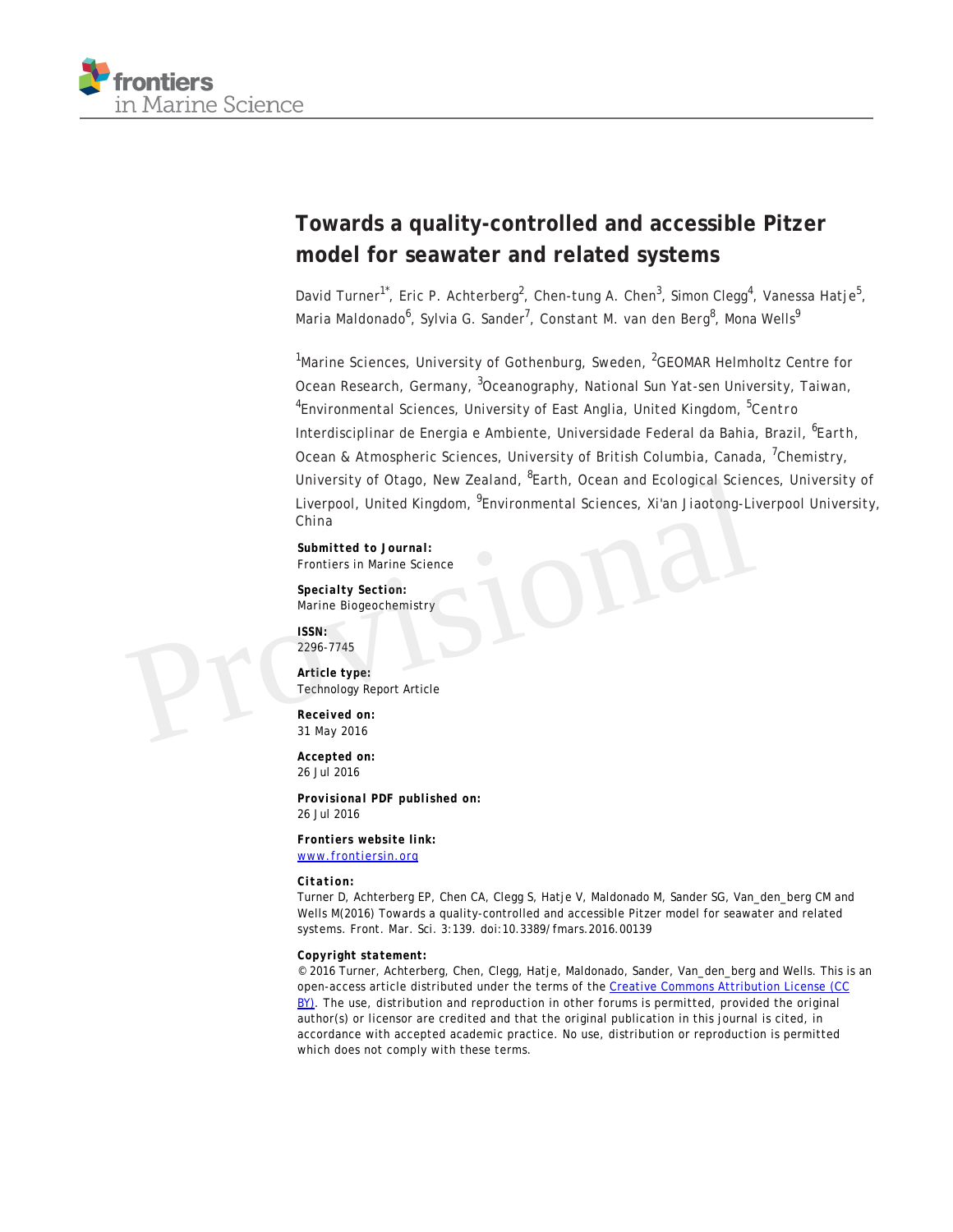This Provisional PDF corresponds to the article as it appeared upon acceptance, after peer-review. Fully formatted PDF and full text (HTML) versions will be made available soon.

Frontiers in Marine Science | www.frontiersin.org

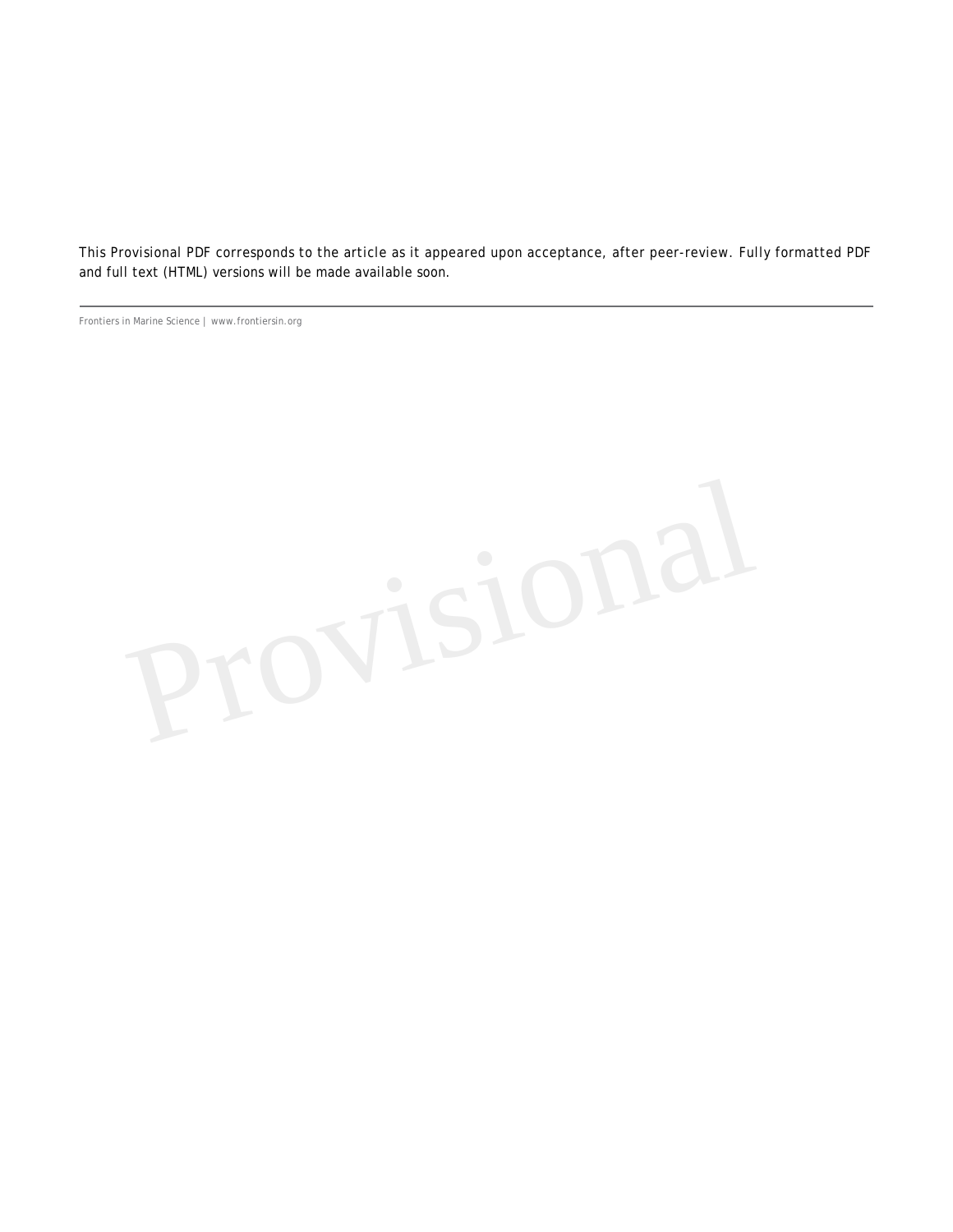# 1 **Towards a quality-controlled and accessible Pitzer model for**  2 **seawater and related systems**

3

4 David R. Turner<sup>1\*</sup>, Eric P. Achterberg<sup>2</sup>, Chen-Tung Arthur Chen<sup>3</sup>, Simon L. Clegg<sup>4</sup>, 5 Vanessa Hatje<sup>5</sup>, Maria T. Maldonado<sup>6</sup>, Sylvia Sander<sup>7</sup>, Stan van den Berg<sup>8</sup>, Mona 5 **Vaness**<br>6 **Wells**<sup>9</sup>

7

<sup>1</sup> 8 Department of Marine Sciences, University of Gothenburg, Gothenburg, Sweden

- 9 <sup>2</sup> GEOMAR, Helmholtz Centre for Ocean Research, Kiel, Germany
- <sup>3</sup> Department of Oceanography, National Sun Yat-sen University, Kaohsiung, Taiwan
- 11 <sup>4</sup> School of Environmental Sciences, University of East Anglia, Norwich, U.K.
- <sup>5</sup> 12 CIENAM, Instituto de Química, Universidade Federal da Bahia, Salvador, Brazil
- <sup>6</sup> Earth, Ocean and Atmospheric Sciences Dept., University of British Columbia, Vancouver,
- 14 Canada
- <sup>7</sup> Department of Chemistry, University of Otago and NIWA/UO Research Centre for
- 16 Oceanography, Dunedin, New Zealand.
- <sup>8</sup> 17 <sup>8</sup> Earth and Ocean and Ecological Sciences, University of Liverpool, U.K.
- <sup>9</sup> Department of Environmental Science, Xi'an Jiaotong-Liverpool University, Suzhou, P. R. 19 China
- China

### 20 **\* Correspondence:**

- 21 David R. Turner
- 22 david.turner@marine.gu.se

#### 23 **Keywords: chemical speciation, seawater, modelling, equilibria, pH, trace metals,**

- 24 **biogeochemical cycles**
- 25

### 26 **Abstract** (max 350 words)

27

28 We elaborate the need for a quality-controlled chemical speciation model for seawater and 29 related natural waters, work which forms the major focus of SCOR Working Group 145. 30 Model development is based on Pitzer equations for the seawater electrolyte and trace 31 components. These equations can be used to calculate activities of dissolved ions and 32 molecules and, in combination with thermodynamic equilibrium constants, chemical 33 speciation. The major tasks to be addressed are ensuring internal consistency of the Pitzer 34 model parameters (expressing the interactions between pairs and triplets of species, which 35 ultimately determines the calculated activities), assessing uncertainties, and identifying 36 important data gaps that should be addressed by new measurements. It is recognised that 37 natural organic matter plays an important role in many aquatic ecosystems, and options for 38 including this material in a Pitzer-based model are discussed. The process of model 39 development begins with the core components which include the seawater electrolyte and 40 the weak acids controlling pH. This core model can then be expanded by incorporating 41 additional chemical components, changing the standard seawater composition and/or 42 broadening the range of temperature and pressure, without compromising its validity. Seven 43 important areas of application are identified: open ocean acidification; micro-nutrient 44 biogeochemistry and geochemical tracers; micro-nutrient behaviour in laboratory studies; 45 water quality in coastal and estuarine waters; cycling of nutrients and trace metals in pore 46 waters; chemical equilibria in hydrothermal systems; brines and salt lakes. Correspondence:<br>
avid R. Turner<br>
invid.turner@marine.gu.se<br>
inverse expansion of the search and the search and the search in the search<br>
interact (max 350 words)<br>
Pe elaborate the need for a quality-controlled chemical spe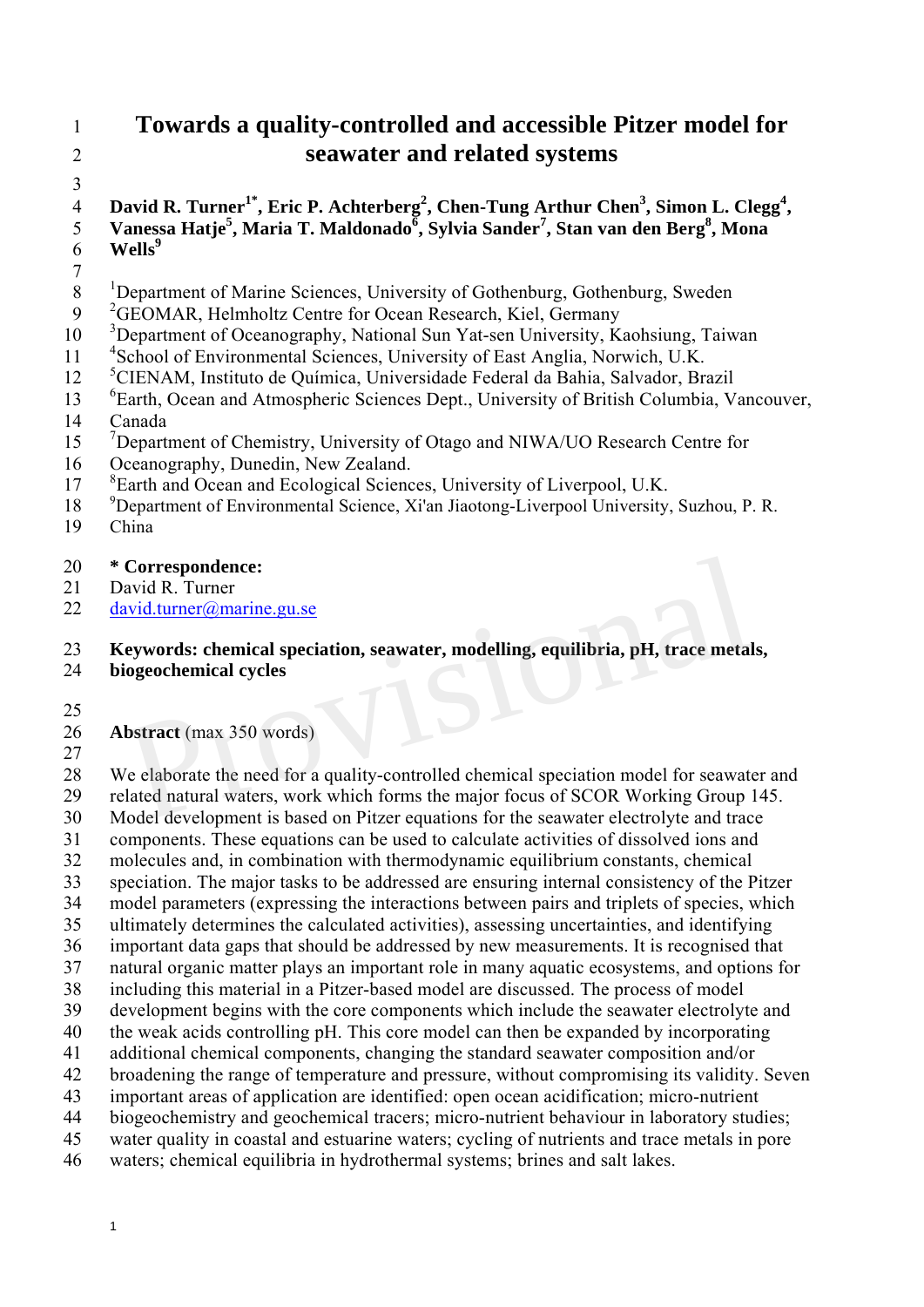#### 47 **1 Introduction**

48 Ocean composition is changing at an unprecedented rate as a result of anthropogenic 49 pressures, with important implications for the health of the oceans and for economic 50 activities. In a recent survey of global ocean research priorities, ocean acidification and the 51 effects of cumulative stressors were identified as two of the top three areas of concern 52 (Rudd, 2014). Understanding the impacts of ocean acidification on areas of human concern, 53 such as fisheries, is a matter of great urgency. Knowledge of chemical speciation, which 54 describes the distribution of the elements between different chemical forms, is essential to 55 understand how changes in ocean chemistry affect bioavailability of different elements 56 (Tessier and Turner, 1995). For example, the speciation of both carbonate and (micro-57 nutrient) trace metals are complex functions of natural water composition, pH, temperature 58 and pressure. Changes in ocean chemistry may be small on an annual basis, but are 59 modulated on short time and space scales by physical parameters such as salinity, 60 temperature and irradiance, as well as variations in upwelling and ocean currents. Therefore, 61 these chemical changes need to be measured accurately and consistently across the globe to 62 monitor and understand contemporary processes. In addition, chemical changes need to be 63 modelled accurately to evaluate future scenarios and remediation strategies. These 64 requirements are linked by the need to understand chemical speciation – for example that of 65 carbonate and trace metal micronutrients – both in natural waters and in the reference 66 materials and solutions used for analytical method verification and instrument calibration. 67 68 Recognising the importance of chemical speciation modelling, SCOR, the Scientific 69 Committee on Ocean Research of the International Council for Science, created Working 70 Group 145 tasked with establishing a reference seawater chemical speciation model that is 71 user-friendly, and freely available to the marine science community. This paper, which 72 constitutes the first report from the Working Group, describes the approach that will be used 73 and identifies different applications to be supported by this chemical speciation model. 74 These span a variety of aquatic environments, and include measurement, calibration and 75 laboratory studies. Each application has its own requirements for the chemical species to be 76 included, and the physical conditions (temperature and pressure) to be covered. To this end, 77 we have proposed a set of core components that are essential for all marine science 78 applications, followed by the specific requirements for each application. This approach is 79 summarised in Figure 1, where in addition to the core components, seven different groups 80 of application have been identified. The major tasks for the Working Group include: 81 ensuring self-consistency of the chemical speciation model and traceability of its parameters 82 to thermodynamic measurements, establishing quantitatively the uncertainties in the 83 calculated speciation, and identifying important data gaps to be addressed by new 84 measurements. ecognising the importance of chemical speciation modelling, SCOR, the Scientific<br>ommittee on Ocean Research of the International Council for Science, created Wor<br>roup 145 tasked with establishing a reference seawater chemi

85

#### 86 **2 Theory**

#### 87 **2.1 Pitzer equations**

88 The form in which a trace element or other component of seawater is present, and its

89 tendency to react, depends on its *activity* (Clegg and Whitfield, 1991). This is the product of

90 its concentration (usually mol per kg seawater), and an activity coefficient  $(\gamma)$  which is a

- 91 complex function of temperature, pressure, and salinity (or, more generally, solution
- 92 composition). Many of the important reactions in seawater involve acid-base equilibria,
- 93 which introduces pH as a further variable.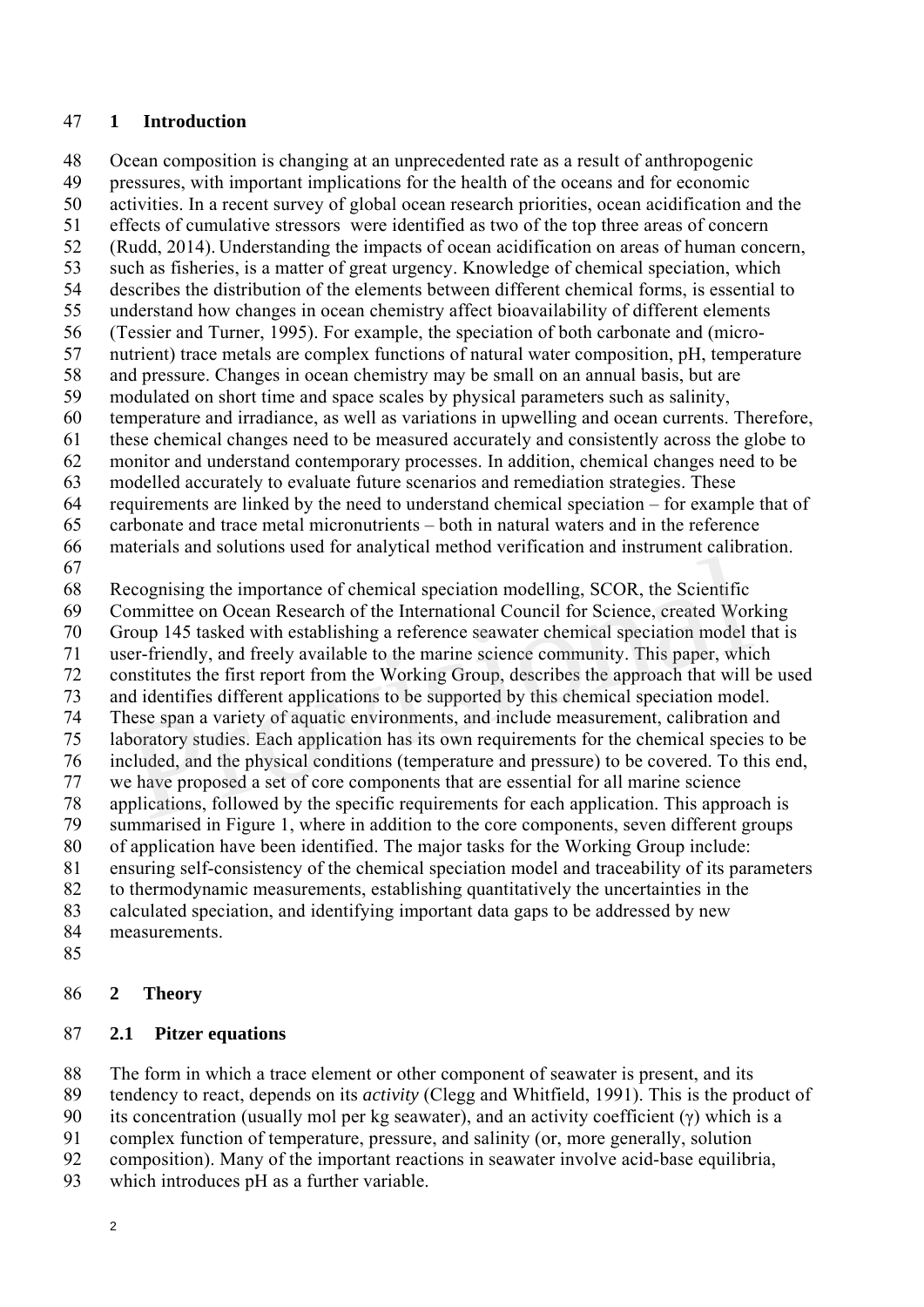94

95 The Pitzer model (Pitzer, 1991) is a set of equations to calculate activity coefficients (and 96 hence all forms of chemical equilibria) in aqueous solutions as functions of composition and 97 concentration, temperature and pressure. The equations for water and solute activities, and 98 thermal and volumetric properties, are derived from a single expression for the excess Gibbs 99 energy of the solutions. The equations contain sets of parameters (which are functions of 100 temperature and pressure) of two kinds: "pure" solution parameters whose values are 101 determined by fitting to data for solutions containing single electrolytes (e.g., NaCl, 102 MgSO4); and "mixture" parameters whose values are determined from measurements 103 containing, typically, two different electrolytes with a common ion. (e.g., NaCl and  $104$  Na<sub>2</sub>SO<sub>4</sub>).

105

106 The data needed to build a model of a complex mixture, such as seawater, include: solvent

- 107 and solute activities, apparent molar enthalpies and heat capacities (yielding the variation of
- 108 the model parameters with temperature), apparent molar volumes and compressibilities (the
- 109 variation of the parameters with pressure), salt solubilities, liquid/liquid phase partitioning,
- 110 equilibrium partial pressures of volatile solutes, and others. The model is described in detail
- 111 by Pitzer (1991), and its application to the chemistry of natural waters by Clegg and
- 112 Whitfield (1991). For any solution, the major effort in constructing a Pitzer model is the 113 determination of the parameter values; a process that often includes the resolution of
- 114 differences between inconsistent sets of data, and obtaining approximate values of
- 115 parameters for which there are no data.
- 116

117 The principal Pitzer chemical speciation model of seawater is that of Millero and co-

- 118 workers at the University of Miami (Millero and Roy, 1997;Millero and Pierrot,
- 119 1998;Waters and Millero, 2013). Using many of the same data sources, Clegg and Whitfield
- 120 (1995) also developed a seawater model, including the protonation of dissolved ammonia.
- 121 The model of Millero and co-workers is applicable primarily to major ions in seawater 122 (from 0 to 50°C, and 0 to >40 salinity) containing the species  $H^+$ ,  $Na^+$ ,  $K^+$ ,  $Mg^{2+}$ ,  $Ca^{2+}$ ,  $Sr^{2+}$ ,
- 123 CI, Br, OH, HCO<sub>3</sub>, B(OH)<sub>4</sub>, HSO<sub>4</sub>, SO<sub>4</sub><sup>2</sup>, CO<sub>3</sub><sup>2</sup>, CO<sub>2</sub>, B(OH)<sub>3</sub>, and H<sub>2</sub>O. The use of the
- 124 model to calculate pH, and some of the problems concerning pH scales that still need to be arameters for which there are no data.<br>
the principal Pitzer chemical speciation model of seawater is that of Millero and co-<br>
orkers at the University of Miami (Millero and Roy, 1997;Millero and Pierrot,<br>
998;Waters and
- 125 addressed, are discussed by Waters and Millero (2013). There is, as yet, no comprehensive
- 126 evaluation of the uncertainties in model-calculated speciation arising from uncertainties in
- 127 the thermodynamic measurements upon which they are based. The data for trace metal
- 128 activities and complexation in seawater which are important for understanding their 129 behaviour and fate – are best described as patchy, and the effects of pressure on activities
- 130 are only well characterised for aqueous solutions of some of the major seawater electrolytes
- 131 (eg. NaCl). This limits the accuracy of calculations of chemical speciation in the subsurface
- 132 ocean.
- 133
- 134 The parameters that comprise the Pitzer models developed for seawater are drawn from
- 135 many sources, include data up to a century old, and are often not optimised for solutions of
- 136 seawater but rather for modelling brines, e.g. Harvie et al. (1984). To our knowledge, the
- 137 number of new studies yielding the activities and other data needed to improve the model
- 138 have been in decline for many years, though the need to quantitatively understand ocean
- 139 biogeochemistry, especially carbonate chemistry, has increased significantly. Furthermore, 140 there is no comprehensive evaluation relating the capabilities of speciation models, and the
- 141 measurements upon which they are based, to current and future needs in chemical
- 142 oceanography as exemplified in current programs such as the international GEOTRACES
- 143 Programme (Henderson et al., 2007).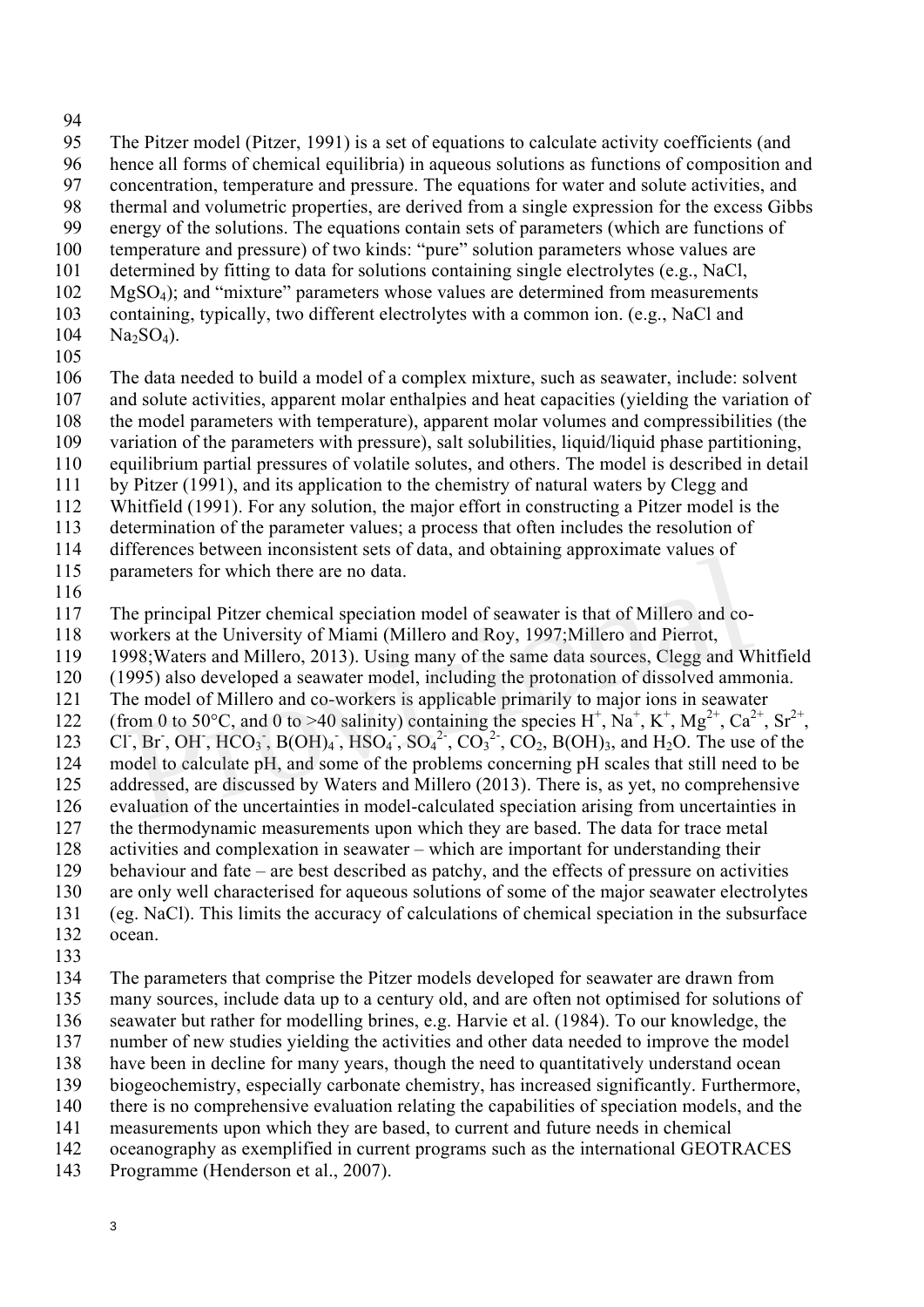144

- 145 The matrix of Pitzer parameters for major ions in seawater of the composition noted above 146 but excluding  $Sr^{2+}$  and boric acid – is considerable: 36 sets of cation-anion interactions, and 147 potentially 210 ternary or "mixture" parameters that express the interactions between two 148 dissimilar ions of one charge type, and one of the opposite charge type. Some of these can 149 be neglected if all the interacting species are at very low concentration. Nevertheless, the 150 large numbers of interactions and the fact that they can vary with both temperature and 151 pressure emphasises the need to (1) assess the completeness and reliability of the model, (2) 152 validate its basis in measured thermodynamic properties (including analyses to relate the 153 uncertainties in the output quantities of the model to those of the fundamental data – for 154 each interaction – upon which it is based); and (3) establish the sets of measurements still 155 needed to adequately characterise the behaviour of seawater, estuarine and other natural 156 waters encountered worldwide. 157
- 158 When Pitzer equations are used to calculate activity coefficients, the stability constants used 159 for the chemical equilibria are *thermodynamic constants K*, which are functions of

160 temperature and pressure only. However, many practical applications make use of

161 *stoichiometric constants K\** (sometimes also called conditional constants), which are

162 expressed in terms of concentrations and are thus functions of temperature, pressure and

163 solution composition. This dependence on solution composition – via the activity

164 coefficients  $\gamma$  – limits the practical value of stoichiometric constants. Taking the 165 dissociation of HF as an example, and using square brackets to represent concentrations:

166

 $K^* = [H^+][F^-]/[HF] = K \cdot (\gamma_{HF} / \gamma_{H^+} \gamma_{F^-})$  (1)

168

169 Values of the stoichiometric constant *K*\* measured in normal seawater can be used only for 170 solutions of seawater composition and for the salinity, or salinities, for which *K*\* has been 171 determined. Any variations from seawater composition – such as might be found in 172 enclosed seas, pore waters, and some estuaries – will lead to changes in the values of the 173 three activity coefficients in the equation above and therefore a change in *K*\*. 174 Exercise of HF as an example, and using square brackets to represent concentrations.<br>  $* = [H^+] [F^-]/[HF] = K \cdot (\gamma_{HF} / \gamma_{H^+} \gamma_F)$ <br>
alues of the stoichiometric constant  $K^*$  measured in normal seawater can be used o<br>
blutions of

175 Models based on the Pitzer equations are used to calculate chemical speciation at 176 equilibrium, although there is of course no guarantee that a particular system is at 177 equilibrium. In marine environments, the different redox couples that are present are, in 178 general, not in equilibrium with each other. The Pitzer equations can be used to examine 179 this phenomenon by calculating the equilibrium speciation in the two oxidation states of a 180 redox couple: combining measured total concentrations and the standard potential for the 181 couple allows the degree of disequilibrium to be established. Such calculations can also be 182 used to establish the relative oxidising or reducing power of different redox couples at in 183 situ conditions. A knowledge of the equilibrium speciation may also contribute to the 184 analysis of rate processes in places where complexation of a metal ion affects the rate of

185 oxidation (Santana-Casiano et al., 2005).

#### 186 **2.2 Natural Organic Matter (NOM)**

187 The Pitzer equations are applicable to reactions involving relatively simple chemical species 188 whose chemical composition and structure are well defined. Natural organic matter (NOM)

189 in natural waters, including seawater, falls outside this definition since it is a polydisperse

190 material comprising a mixture of many different molecular structures (Koch et al., 2005).

- 191 Modelling of NOM in seawater is currently restricted to its complexation of trace metals;
- 192 the available information is derived from competitive ligand exchange cathodic stripping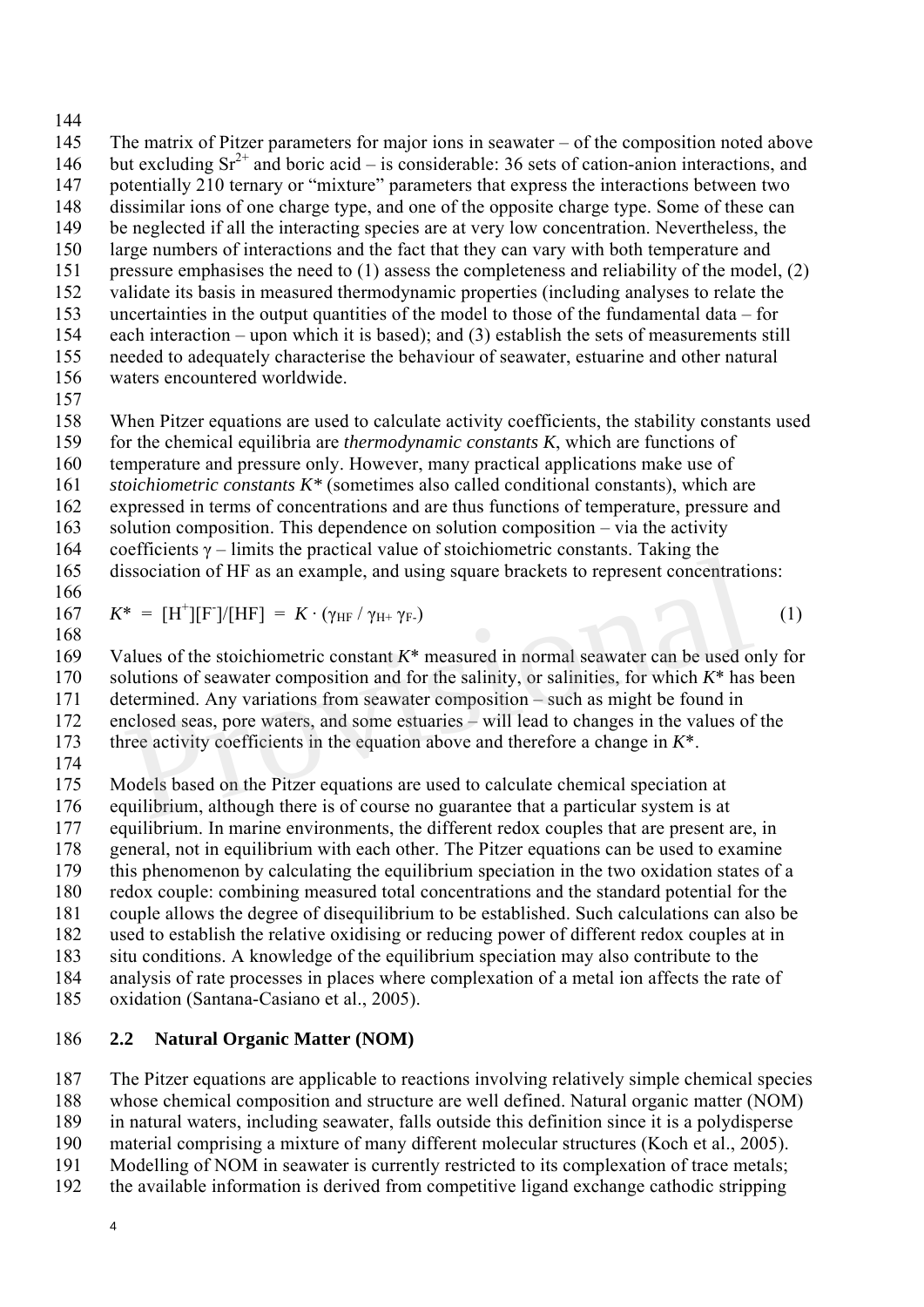193 voltammetry (CLE-CSV) titrations (section 6.1), which are summarised as the 194 "concentrations" and "stability constants" of one or more ligand classes. This operational 195 summary cannot be applied in conditions that depart from those used in the titration, 196 although in many cases a broad agreement between different studies has been observed. An 197 alternative strategy worthy of investigation is the use of modelling approaches for 198 freshwater NOM, following extensive laboratory studies of extracted material. Three 199 modelling approaches have been developed: the Windermere Humic Acid Model (WHAM) 200 (Tipping et al., 2011); the Stockholm Humic Model (SHM) (Gustafsson, 2001); and the 201 NICA-Donnan model (Koopal et al., 2005). All three approaches explicitly recognise the 202 polydisperse nature of NOM, and also explicitly treat the development of charge due to 203 ionisation and complexation reactions. The model codes developed for these approaches in 204 fresh waters use simple extended Debye-Hückel equations for the calculation of activity 205 coefficients. These equations are not adequate for use in seawater. However, the WHAM 206 formulation has recently been combined with a Pitzer model (Ulfsbo et al., 2015), providing

207 the basis to test this approach for NOM modelling in seawater.

### 208 **3 Core components and conditions**

#### 209 **3.1 The seawater electrolyte**

210 The basis of any speciation model that aims to predict activity coefficients accurately is the

211 background electrolyte that determines the physicochemical properties of seawater, and the

212 chemical environment experienced by trace species. On a molar concentration basis, seven

213 chemical elements account for 99.9% of the dissolved species in seawater. Models of the

214 seawater electrolyte normally include the eleven elements whose concentrations exceed 1

215 umol  $kg^{-1}$  and constitute a constant or near-constant proportion of salinity. These are, in

216 order of descending concentration, chlorine (Cl), sodium (Na), magnesium (Mg), sulphur

217 (S), calcium (Ca), potassium (K), (inorganic) carbon (C), bromine (Br), boron (B),

- 218 strontium (Sr) and fluorine (F).
- 219

220 The definition of the core speciation model also includes the ranges of the three master 221 variables temperature, salinity and pressure. A temperature range of  $0 - 50^{\circ}$ C and a salinity

222 range of  $0 - 50$  correspond to the ranges of many speciation models, although the most ackground electrolyte that determines the physicochemical properties of seawater, a<br>emical environment experienced by trace species. On a molar concentration basis,<br>nemical elements account for 99.9% of the dissolved spec

223 complete data collection is usually at 25°C. Information on pressure dependence is often

224 limited, so the core speciation model that the Working Group will consider is initially for 1

225 atmosphere pressure.

# 226 **3.2 pH**

227 The practical scales used by chemical oceanographers to measure pH are summarised by 228 Waters and Millero (2013). The complexities of these scales, and the difficulty of defining 229 pH, arise because neither the concentration nor the activity of  $H^+$  can be measured directly 230 and independently of other quantities (Dickson, 1984). On the *total* scale, the H<sup>+</sup> associated 231 with  $SO_4^2$ <sup>-</sup> (as HSO<sub>4</sub>) is included in the pH, so that:

232

$$
233 \quad pH_T = -\log_{10}\left([H^+] + [HSO_4^-\right]) = -\log_{10}\left\{[H^+] \left(1 + [SO_4^{2-}] / K_{HSO_4}^*\right)\right\}
$$
(2)

234

235 The *seawater* pH scale also includes the  $H^+$  bound to  $F^-$  (as HF), so that 236

237 
$$
pH_{SWS} = -\log_{10} \left( [H^+] + [HSO_4^{\dagger}] + [HF] \right) = -\log_{10} \left\{ [H^+] \left( 1 + [SO_4^{2}] / K_{HSO_4}^* \right) + [F^-] / K_{HF}^* \right\} (3)
$$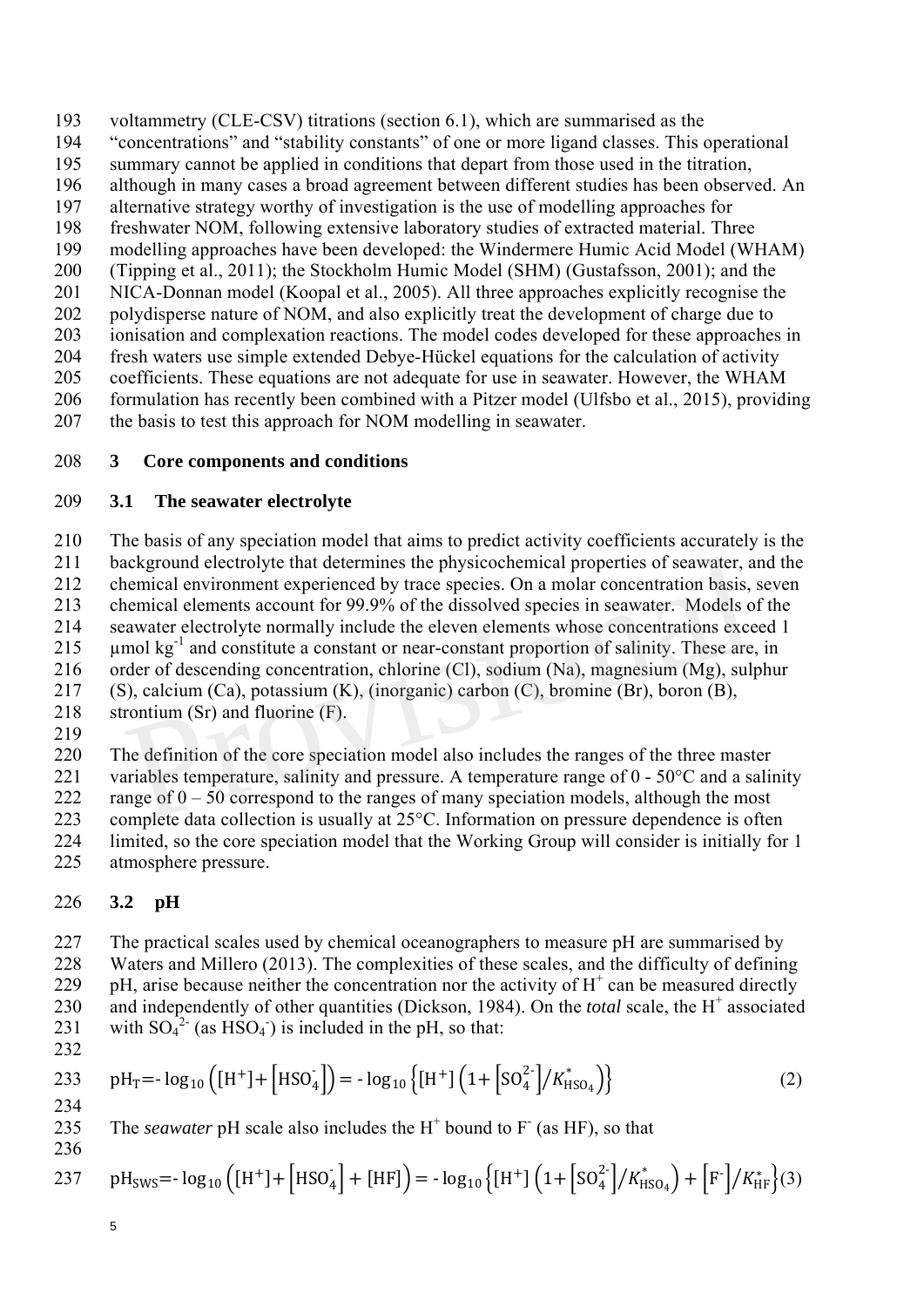238

239 In the above equations the stoichiometric dissociation constants  $K^*_{\text{HSO4}}$  (for reaction HSO<sub>4</sub>) 240  $\leftrightarrow$  H<sup>+</sup> + SO<sub>4</sub><sup>2</sup>) and  $K^*$ <sub>HF</sub> (HF  $\leftrightarrow$  H<sup>+</sup> + F) vary with temperature, pressure, and salinity. 241 More generally, they vary with chemical composition which affects pH in natural waters 242 whose composition differs from that of normal seawater.

243

244 The total and seawater pH scales have been adopted for the following practical reason: the 245 artificial seawater solutions used for the characterisation of pH buffers and pH indicators 246 must contain a relatively high concentration of sulphate in order to match the major ionic 247 composition of natural seawater. However, glass and hydrogen pH electrodes respond only 248 to the free  $H^+$  in solution, while analytical hydrogen ion concentrations obtained from 249 measurements on these scales include both  $H^+$  and  $HSO_4$ . This difference is significant: 250  $log_{10}[H^+]$  and pH<sub>T</sub> at salinity 35 and 25°C differ by 0.128 pH units, while the difference<br>251 between pH<sub>T</sub> and pH<sub>SWS</sub> is only 0.005 units. The accuracy with which the free H<sup>+</sup> between pH<sub>T</sub> and pH<sub>SWS</sub> is only 0.005 units. The accuracy with which the free H<sup>+</sup> 252 concentration can be determined from  $pH_T$  and  $pH_{sws}$  is currently limited by the accuracy 253 with which  $K^*$ <sub>HSO4</sub> is known (Waters and Millero, 2013). Waters and Millero recommend 254 further work to resolve discrepancies between measured and modelled activity coefficients

- 255 in seawater-like solutions containing sulphate.
- 256

257 Figure 2 shows concentrations of the principal species controlling pH in a salinity 35

258 seawater at 25°C, calculated using an ion-interaction speciation model (Clegg and

259 Whitfield, 1995). It is clear, from the relatively high concentrations of carbonate and borate,

260 that seawater pH is largely controlled by equilibria involving these species.

#### 261 **3.3 Weak acids**

#### 262 The chemical species in the model include the weak acids that are involved in defining the 263 pH and alkalinity of seawater. These are clearly illustrated in the open-ended definition of 264 total alkalinity  $A_T$  (Dickson, 1981):

259 Whittfield, 1995). It is clear, from the relatively high concentrations of carbonate and borate that seawater pH is largely controlled by equilibria involving these species.  
\n261 3.3 Weak acids  
\n262 The chemical species in the model include the weak acids that are involved in defining the pH and alkalinity of seawater. These are clearly illustrated in the open-ended definition of total alkalinity 
$$
A_T
$$
 (Dickson, 1981):  
\n
$$
A_T = [HCO_3] + 2[CO_3^2] + [B(OH)_4] + [OH^-] + [HPO_4^2] + 2[PO_4^3] + [SiO(OH)_3] + [NH_3] + ....
$$
\n265  $-[H^+] - [HSO_4] - [HF] - [H_3PO_4] - ...$  (4)

266 The core chemical species in the model have been selected based on a significant

267 contribution ( $> 1 \text{ \mu}$ mol kg<sup>-1</sup>) to A<sub>T</sub> in the open ocean. This includes all the species in 268 Equation 4, with the exception of the weak base ammonia.

#### 269 **4 The CO2 system**

#### 270 **4.1 Limitations of current calculation programmes**

271 A number of software packages are freely available for carrying out calculations on the  $CO<sub>2</sub>$ 

272 system, and are based on stoichiometric constants parameterised as a function of salinity,

273 temperature and pressure (Orr et al., 2015). However, the use of salinity as a master variable

274 carries the drawback that these calculations are not applicable to waters of different

275 compositions. This is a particular problem at lower salinities where major ion composition 276 of the seawater/freshwater mixture does not correspond simply to diluted seawater.

- 277 Compared with seawater, river waters generally have high Mg, Ca and borate
- 278 concentrations relative to Na. Cl and  $SO<sub>4</sub>$ . Furthermore, river waters are typically high in
- 279 organic ligands of various molecular sizes. This material can contribute to alkalinity, as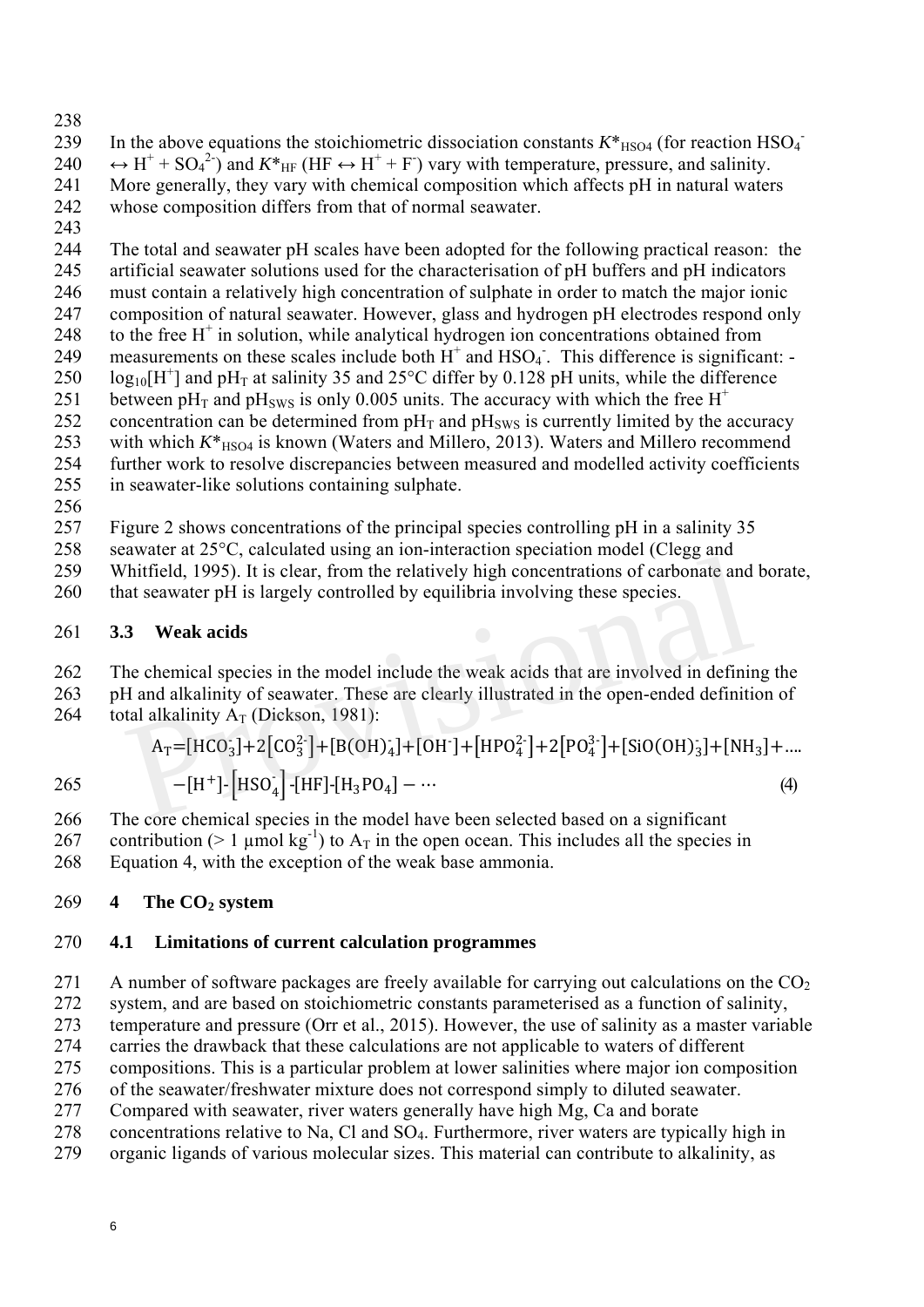280 noted above, and its decomposition in estuaries can cause substantial changes in the  $CO<sub>2</sub>$ 281 system (Cai, 2011;Chen et al., 2013;Yang et al., 2013).

282

283 The interpretation of measured alkalinity, and its use in calculations of  $CO<sub>2</sub>$  equilibria in

284 natural waters, requires identification of all the relevant weak acids (i.e. those that

285 contribute more than ca. 1  $\mu$ mol kg<sup>-1</sup> to the alkalinity), and their degrees of dissociation at

286 the temperature, salinity and pressure of interest. This presents an analytical challenge in

287 many estuarine and brackish waters where natural organic matter can make a significant 288 contribution to alkalinity (Hernandez-Ayon et al., 2007;Kulinski et al., 2014). Complete

- 289 modelling of the  $CO<sub>2</sub>$  system in such waters will also require a treatment of the acid-base
- 290 chemistry of this material. Overall, there is a great deal to be gained by integrating
- 291 calculations of the carbon dioxide system, and pH, into a Pitzer model of chemical
- 292 speciation.

### 293 **4.2 Calcium carbonate solubility**

294 An aspect of ocean acidification that has received a great deal of attention is the 295 concomitant increase in the solubility of calcium carbonate, and its consequences for 296 calcifying marine organisms. A large number of experiments have been carried out 297 exposing different calcifying (and non-calcifying) marine organisms to reduced pH. These 298 experiments show a range of results, and that, at least in the short term, not all calcifying 299 organisms are negatively affected (Dupont and Poertner, 2013). It is, however, clear that 300 oceanic pH is falling and that organisms that precipitate the more soluble forms of calcium 301 carbonate will be greatly affected. Corals, for example, precipitate aragonite, which is the 302 most soluble pure form of calcium carbonate, although high magnesium calcites can have 303 even higher solubilities (Haese et al., 2014). Projections show that aragonite will become  $304$  undersaturated in large parts of the ocean during the next century. As for the CO<sub>2</sub> system 305 equilibria in solution, the solubility products of calcite and aragonite are currently available 306 as functions of salinity, temperature and pressure (Millero, 2007). Incorporation of these 307 equilibria into a Pitzer framework would enable improved calculations of the solubility 308 products of calcite and aragonite in waters whose composition differs from standard 309 seawater. reganisms are negatively affected (Dupont and Poertner, 2013). It is, however, clear<br>ceanic pH is falling and that organisms that precipitate the more soluble forms of ca<br>rrbonate will be greatly affected. Corals, for exam

### 310 **4.3 Buffers for pH measurement**

311 The recognition of ocean acidification as "the other  $CO<sub>2</sub>$  problem" has highlighted the need

312 for precise and accurate pH measurements in seawater. Two methods are currently

313 recognised as meeting these requirements: glass electrodes calibrated in artificial seawater

314 buffers; and indicator spectrophotometry (Dickson et al., 2007), also calibrated against

315 buffer solutions. The most widely used buffer for this purpose is "tris" (2-amino-2-

316 hydroxymethyl-1,3-propanediol), although alternative buffers such as 2-aminopyridine,

317 morpholine (tetrahydro-l,4-isoxazine) and bis (2-amino-2-methyl-l.3-propanediol) can be

318 used when the pH departs significantly from the normal seawater range (Dickson, 1993). 319 The pH values assigned to these buffers are available as functions of salinity and

320 temperature, and have been derived by least-squares fitting pH values determined from a

321 large number of potentiometric measurements in cells without liquid junctions (DelValls

322 and Dickson, 1998). As yet, these measurements cover a limited salinity range  $(20 - 40)$ . An

323 alternative approach, to fitting the buffer pH values to semi-empirical functions of salinity

324 and temperature, is to derive Pitzer parameters for the interactions of these two buffers with

325 the components of seawater. This would then allow these important pH buffers to be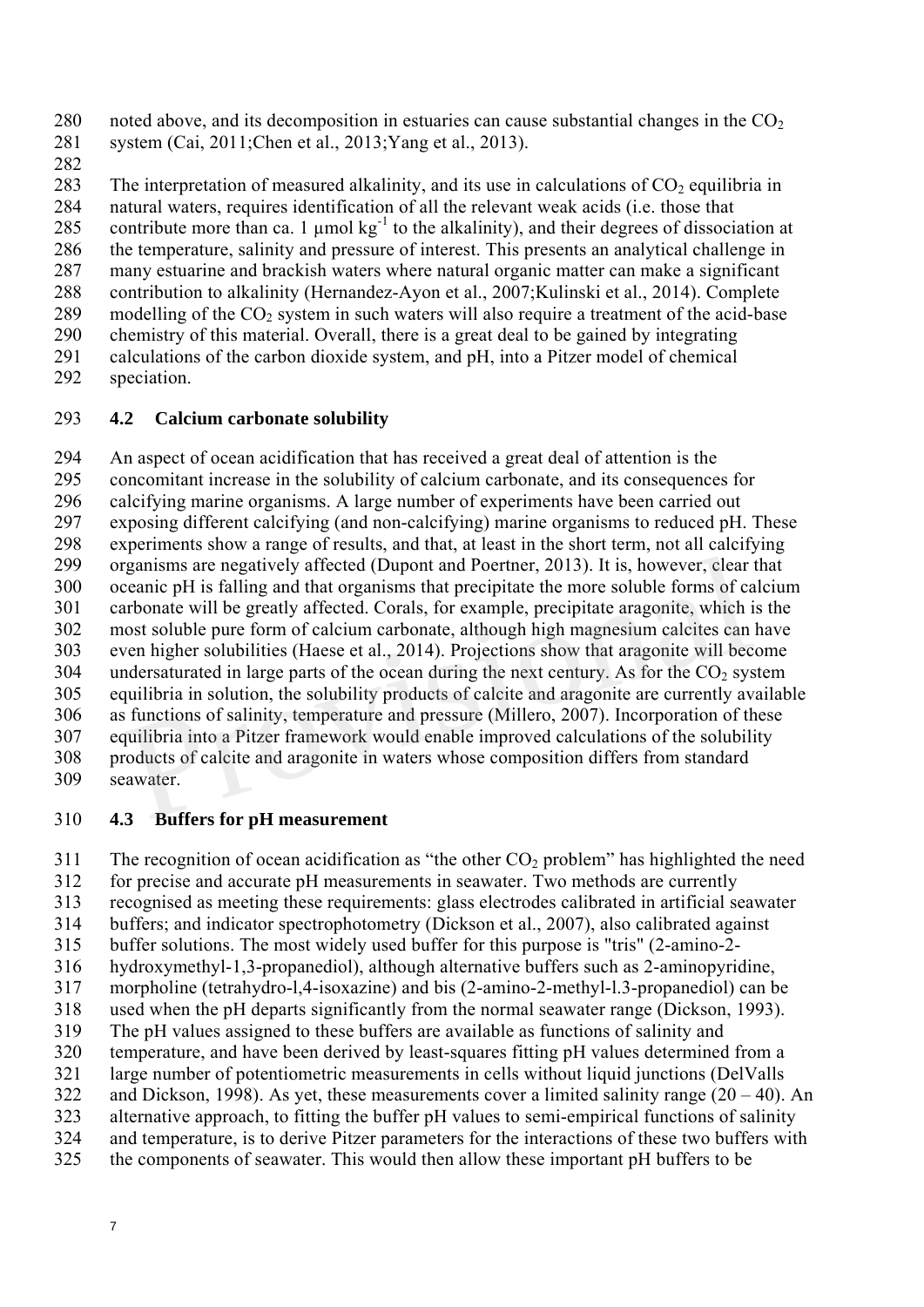326 incorporated into the planned unified model of seawater, and also facilitate the treatment of 327 low salinity buffer solutions.

### 328 **4.4 Sulphonephthalein indicators**

329 Indicator spectrophotometry has gained wide acceptance as the method of choice for 330 measurements of seawater pH. These measurements require the stoichiometric stability 331 constant of the indicator dye at the salinity and temperature of the measurement. This is 332 currently achieved by laboratory measurements of these constants under a range of 333 conditions, followed by least squares fitting of the data to semi-empirical functions of 334 salinity and temperature (Liu et al., 2011). As with the pH buffers, an alternative approach 335 to fitting the indicator pH values to semi-empirical functions of salinity and temperature is 336 to derive Pitzer parameters for the interactions of the relevant indicators with the 337 components of seawater. This would allow these important indicators to be incorporated 338 into the planned unified seawater model. The most important indicators are m-cresol purple, 339 phenol red and thymol blue, which are used for pH measurements; and also bromocresol 340 green and bromocresol purple which are used for the determination of alkalinity by the 341 single point method.

#### 342 **5 Trace metals: micronutrients and geochemical tracers**

343 The key role of trace metals in ocean science has been recognised in the development of the 344 GEOTRACES programme (Henderson et al., 2007), which is coordinating a global survey 345 of key trace elements and isotopes in the ocean. GEOTRACES focuses on the behaviour of 346 trace metals as micronutrients and as tracers for ocean processes; this division of roles is not 347 exclusive: some trace metals such as Cd and Mn fall into both categories.

### 348 **5.1 Micro-nutrients**

349 It is now recognised that the bioavailability of iron is a key factor in determining primary 350 production and/or phytoplankton community structure in large areas of the ocean (Turner 351 and Hunter, 2001). The thermodynamically stable oxidation state in oxic waters, Fe(III), is 352 poorly soluble with a solubility of the order of  $10^{-11}$  mol L<sup>-1</sup> in seawater in the absence of 353 organic ligands (Liu and Millero, 2002). However, strong organic complexation can 354 maintain significantly higher concentrations. While organic complexation by (as yet) not 355 fully characterised ligands dominates the speciation of Fe(III), there is continuing interest in 356 defining the inorganic complexation and solubility as essential supporting information. he key role of trace metals in ocean science has been recognised in the developmen<br>EOTRACES programme (Henderson et al., 2007), which is coordinating a global s<br>f key trace elements and isotopes in the ocean. GEOTRACES fo

- 357 There is also considerable interest in Fe(II), both as a component of anoxic waters, and as
- 358 metastable Fe(II) produced by photochemical reduction in surface waters. The speciation of
- 359 this metastable Fe(II) and its effects on Fe oxidation rates are key factors determining the
- 360 bioavailability of Fe in sunlit surface waters.
- 361
- 362 While much attention has been focused on Fe in recent years, several other metals are
- 363 essential for biological processes. A recent review gives the generalised ranking of trace
- 364 metal content in phytoplankton as Fe  $\approx$  Zn  $>$  Mn  $\approx$  Ni  $\approx$  Cu  $>$  Co  $\approx$  Cd (Twining and
- 365 Baines, 2013). While all these metals act as micronutrients, some can also have toxic effects
- 366 at elevated concentrations (Cd, Ni, Cu, Zn, see also section 7.2). Four of these metals (Fe,
- 367 Zn, Cu and Cd) are obligatory core parameters on GEOTRACES cruise sections, which are
- 368 providing extensive new information on these metals, both in terms of dissolved  $(< 0.2 \text{ }\mu\text{m})$
- 369 concentrations and CLE-CSV titration data (see section 6.1). Chemical speciation modelling
- 370 will provide an excellent tool to help extract full value from these unique global datasets.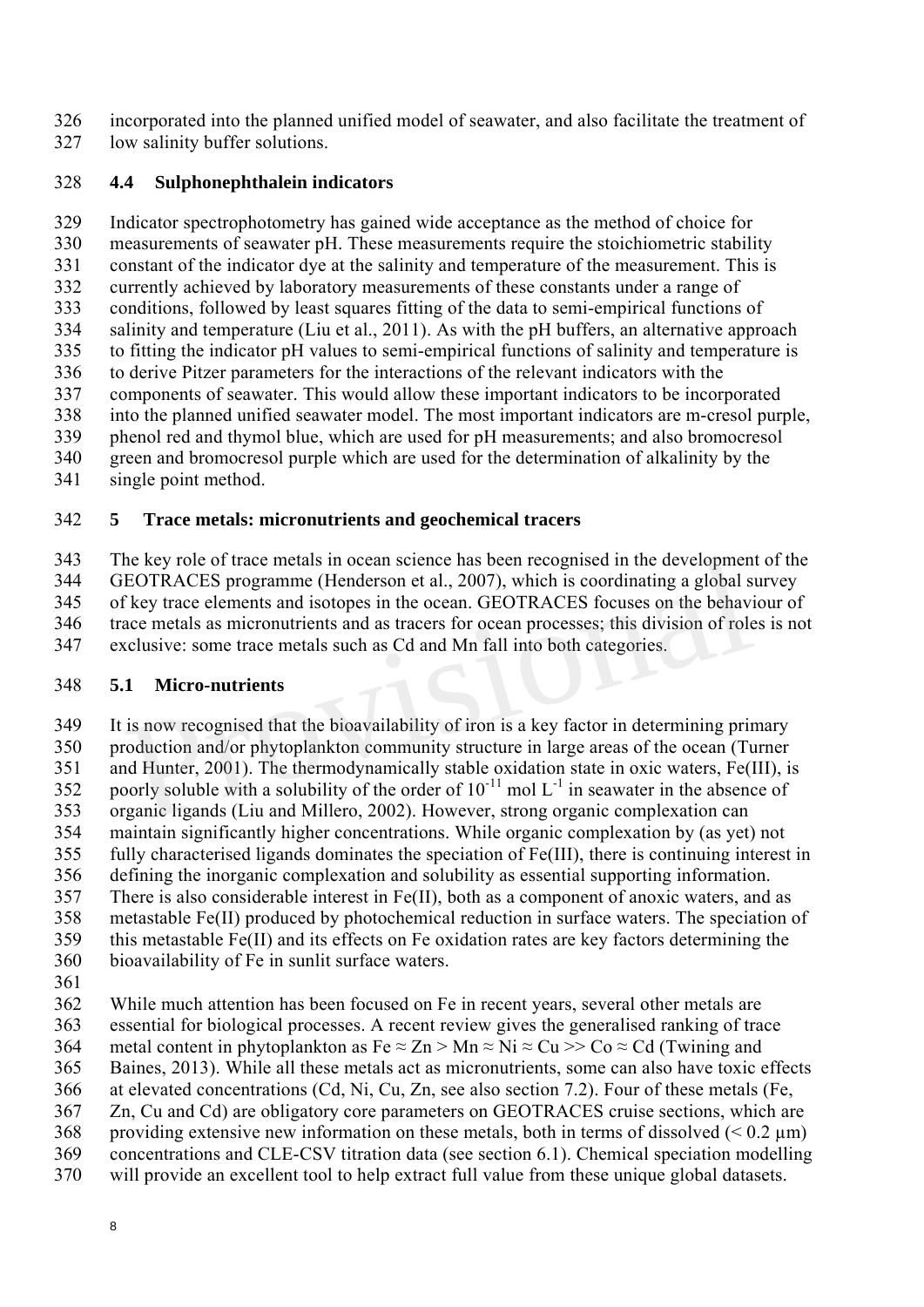#### 371 **5.2 Tracers of ocean processes**

372 Manganese is present as insoluble  $MnO<sub>2</sub>$  at equilibrium in oxic seawater. However,

373 relatively slow oxidation rates result in dissolved Mn concentrations at the nM level. This

374 slow oxidation has led to the use of Mn as a tracer for releases from anoxic environments,

375 where Mn is present as dissolved Mn(II), and from hydrothermal systems where significant

- 376 amounts of reduced Mn are released into the surrounding waters (German et al., 1999). The 377 speciation of dissolved Mn has been considered to be dominated by weakly complexed
- 378 Mn(II), but recent work indicates that Mn(III) may also be present at significant
- 379 concentrations (Luther et al., 2015).
- 380

381 In surface waters, Al has been used as a tracer for dust input, which is a major source of Fe 382 to the ocean. The strong correlation between dissolved Al and silicic acid has prompted

- 383 suggestions of biological control of Al distributions (van Hulten et al., 2014). However,
- 384 for example in the Mediterranean Sea, the correlation between Al and Si could be explained
- 385 purely by vertical transport of biogenic particles (Rolison et al., 2015).
- 386

387 The lanthanides series are a powerful set of tracers because of their coherent and predictable 388 behaviour. Lanthanides have been used in many studies to investigate redox conditions (Liu

389 et al., 1988;Sholkovitz and Schneider, 1991), particulate exchange and scavenging

390 processes (Andersson et al., 2008), water mass transport (Scher and Martin, 2004;Haley et

391 al., 2008) and identification of benthic sources of pore fluid (Abbott et al., 2015). More

- 392 recently, the lanthanides' widespread use in high-technology processes and products is
- 393 increasing their environmental occurrence. For example, lanthanides are now being used as
- 394 tracers of wastewater-derived contaminants in the marine environment (Hatje et al.,
- 395 2014;Hatje et al., 2016).
- 396

397 The close relationship between the depth profiles of Cd and phosphate concentrations makes

398 Cd an attractive candidate as a proxy for phosphate concentrations in palaeoceanography, ., 2008) and identification of benthic sources of pore fluid (Abbott et al., 2015). Momethly, the lanthanides' widespread use in high-technology processes and products creasing their environmental occurrence. For example,

399 although the relationship shows significant variation (Debaar et al., 1994).

# 400 **6 Micronutrients: complexation and laboratory experiments**

# 401 **6.1 CLE-CSV titrations**

402 The most widely used method for characterising the organic complexation of trace metals in 403 seawater is currently Competitive Ligand Exchange (CLE), although direct electrochemical 404 measurements by Anodic Stripping Voltammetry (ASV) are also used, e.g. Sinoir et al. 405 (2016). CLE involves the addition of a competing ligand which has two properties: it forms 406 a complex that competes for trace metals with the natural unknown ligands present in the

- 407 sample; and it forms a complex with the target trace metal that adsorbs on a mercury
- 408 electrode and can thus be detected by Cathodic Stripping Voltammetry (CSV). The methods
- 409 of fitting the CLE/CSV and ASV titration data accurately have been improved significantly 410 in recent times (Pizeta et al., 2015). However, to enable accurate CLE characterisation of
- 411 the complexation of the trace metal with unknown ligands, it is essential to quantify the
- 412 complexation of the metal by the added competing ligand, as well as competition reactions
- 413 with other metals.
- 414
- 415 For CLE measurements, the most commonly used added ligands are SA (salicylaldoxime),
- 416 which complexes with Cu and Fe (Campos and van den Berg, 1994;Buck et al.,
- 417 2007;Abualhaija and van den Berg, 2014); NN (1-nitroso-2-naphthol), which complexes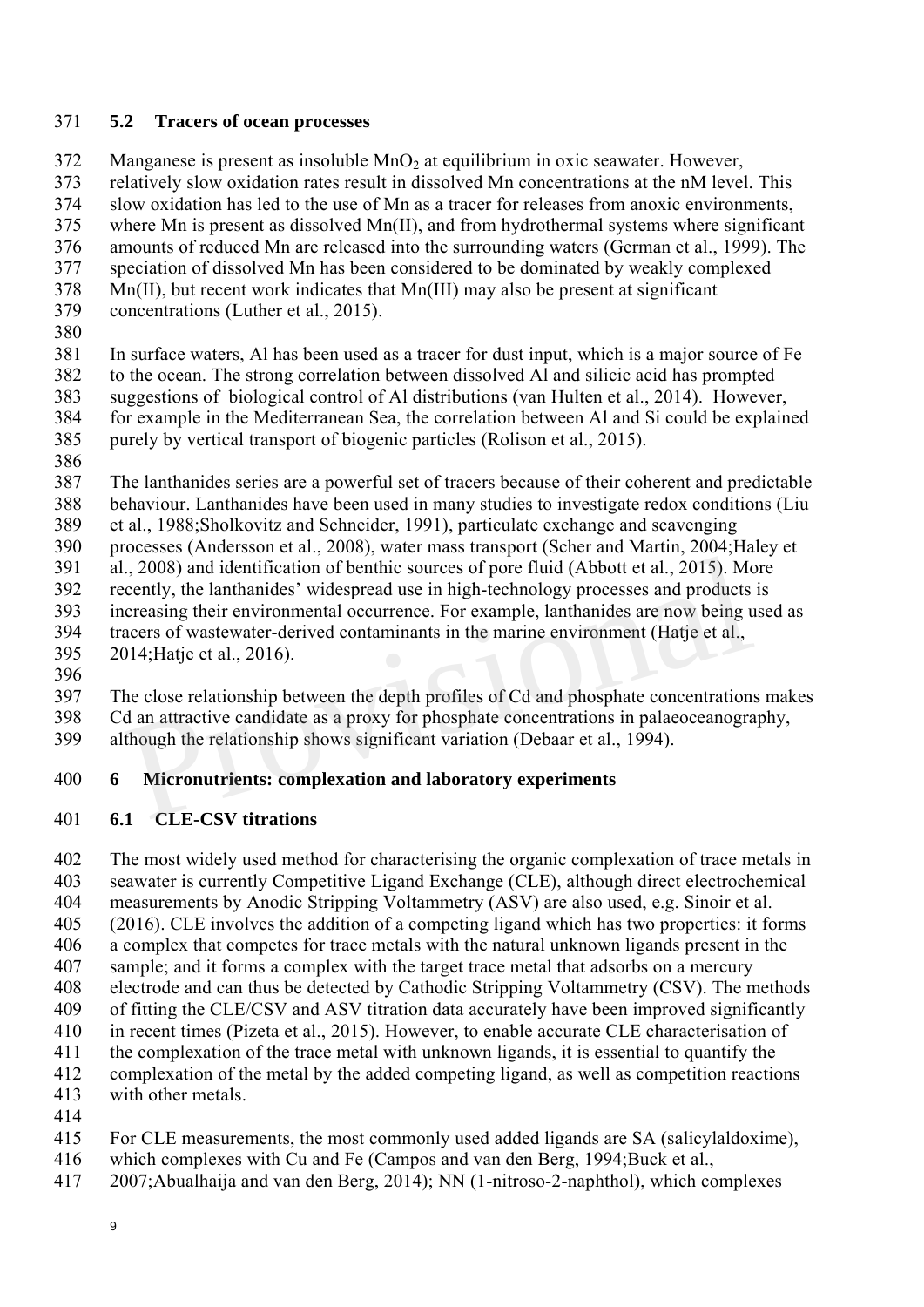418 with Fe (Aldrich and van den Berg, 1998); APDC (aminopyrrolidinedithiocarbamate),

- 419 which complexes with Zn (van den Berg, 1985); and DHN (dihydroxynaphthalene), which
- 420 complexes with iron (van den Berg, 2006). Other relevant ligands are TAC (2-(2-
- 421 thiazolylazo)-p-cresol), which has been used as competing ligand for the determination of
- 422 Fe organic complexation in seawater (Croot and Johansson, 2000;Sander et al., 2015); and
- 423 DMG (dimethyglyoxime), which has been used for determinations of Co and Ni
- 424 complexation (van den Berg et al., 1991;Ellwood and van den Berg, 2001).
- 425

426 In addition to modelling the chemistry of the added ligands, attention needs to be paid to the 427 buffers added to control pH in the CSV measurements. Optimal buffers are those near the 428 natural pH of the water. While the carbonate system acts as the major pH buffer in seawater, 429 sample deaeration undertaken during the CSV analysis disrupts this function, so that an

430 additional buffer is needed. As well as buffering close to the natural pH of seawater, the

- 431 added buffer must have only weak interactions with the trace metals being studied, so that it
- 432 does not act as an additional competing ligand. The two buffers that are most commonly
- 433 used are EPPS (4-(2-hydroxyethyl)-1-piperazinepropanesulphonic acid) and HEPES (4-(2-
- 434 hydroxyethyl) piperazine-1-ethanesulphonic acid), however phosphate buffer is becoming
- 435 more popular as it can be cleaned very efficiently to remove any traces of organic ligands
- 436 and trace metals. A quantitative understanding of these buffers' chemistry in seawater
- 437 would allow the buffering effect to be calculated more accurately, thus providing a better 438 definition of the chemical conditions of the complexation titrations.
- 439 **6.2 Model ligands for laboratory experiments**

440 Model organic chelators are used in culture media to ensure that the inorganic trace metal 2 Model ligands for laboratory experiments<br>
12 Model ligands for laboratory experiments<br>
12 Model organic chelators are used in culture media to ensure that the inorganic trace r<br>
10.1 metations stay constant during cultur

441 concentrations stay constant during culturing. Furthermore, the use of these chelators, in

- 442 conjunction with chemical equilibrium modelling, allows the researcher to manipulate the 443 inorganic concentration of a given trace metal while maintaining the inorganic
- 444 concentrations of the remaining bioactive trace elements unchanged. This design is
- 445 especially suitable for controlled physiological studies investigating the response of
- 446 phytoplankton to limiting or toxic trace metal concentrations. The most common general
- 447 model chelator in culture studies is EDTA (ethylenediaminetetraacetic acid) (Price et al.,
- 448 1988;Sunda et al., 2005). However, the chelator of choice may vary depending on the
- 449 research question. For example, if Cu is the metal of interest, one might use DTPA
- 450 (diethylene triamine pentaacetic acid) instead of EDTA, given that DTPA is a stronger
- 451 chelator of Cu than EDTA.
- 452

453 Limiting growth in cultures by manipulation of a specific trace metal is often challenging, 454 and requires the use of well-chosen metal chelators. For example, siderophores, such as 455 DFB (desferrioxamine B) and DFE (desferrioxamine E), are often used to significantly 456 reduce the concentrations of inorganic Fe in the culture media, and thus induce Fe limitation 457 in phytoplankton with extremely low Fe requirements (Strzepek et al., 2011). Similarly, Cu 458 specific chelators, such as Cyclam (1,4,8,11-tetraazacyclotetradecane) and Cyclen (1,4,7,10- 459 tetraazacyclododecane ) are frequently used to induce Cu limitation in phytoplankton 460 cultures (Semeniuk, 2014). In addition, these organic ligands are frequently used in uptake 461 experiments (Semeniuk et al., 2015), as they are believed to mimic naturally occurring 462 strong organic ligands of Fe and Cu in seawater. Naturally occurring thiols such as 463 glutathione, cysteine and thiourea are known to strongly bind Cu and other chalcophilic 464 metals (Laglera and van den Berg, 2003). Chemical modelling that includes these organic 465 chelators will greatly enhance our understanding of the chemical speciation of the trace

466 metals in laboratory growth and uptake media, as well as in situ oceanic conditions.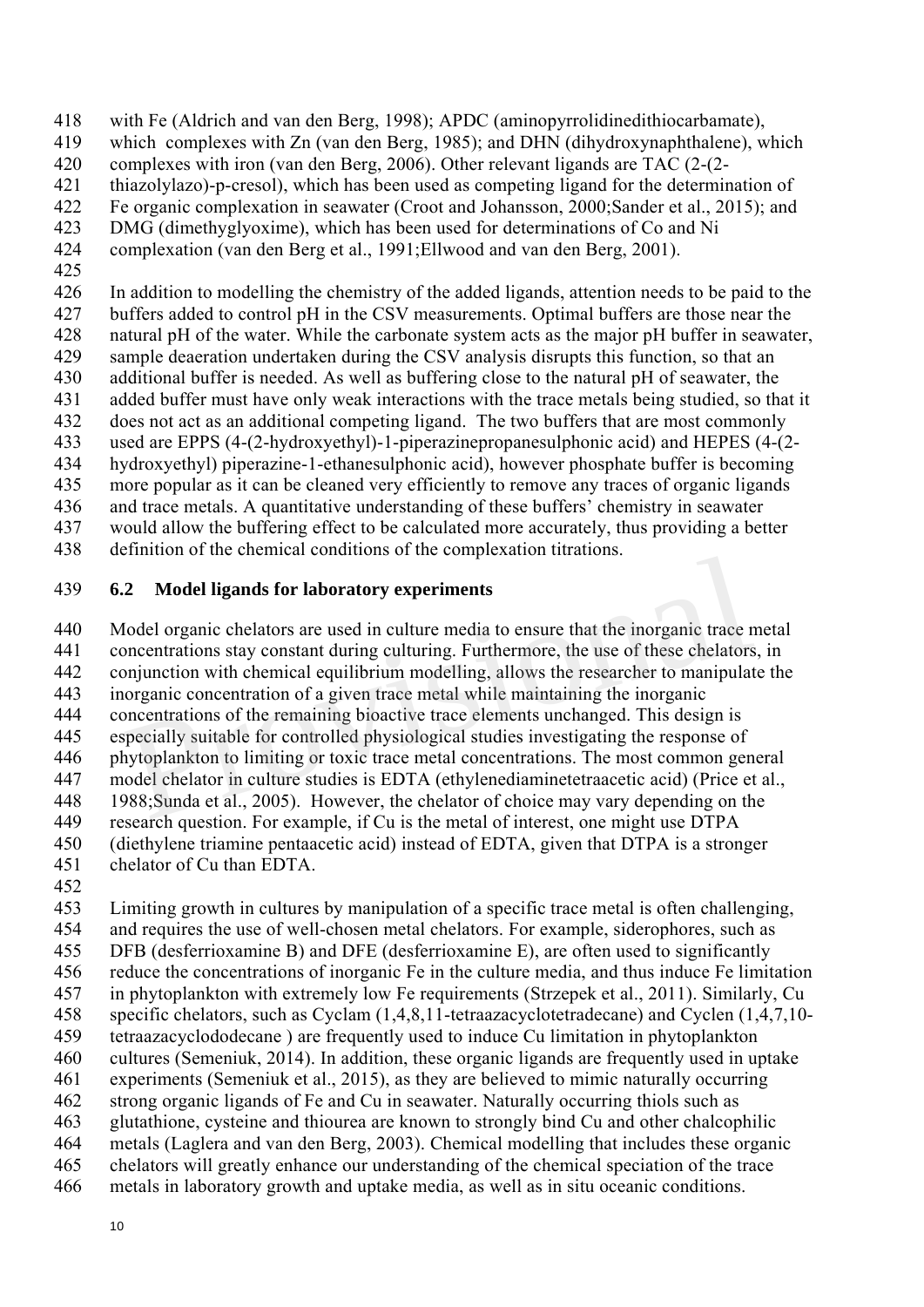#### 467 **7 Coastal and estuarine systems**

### 468 **7.1 Estuaries and groundwater discharge**

469 Estuaries are where the river water meets seawater, and where the mixture interacts with the 470 land, oceans, atmosphere, sediments and biota. The freshwater end members are typically 471 richer in major nutrients (nitrate, nitrite, ammonia, phosphate and silicate) compared 472 with ocean waters, hence biological productivities are generally high in estuaries. River 473 waters subject to anthropogenic influence frequently have high concentrations 474 of micronutrients and toxic elements (Liu et al., 2010), while permafrost degradation 475 affects the chemistry of Arctic rivers and coastal seas through the mobilisation of organic 476 matter (Semiletov et al., 2016). Furthermore, submarine groundwaters with unique chemical 477 compositions discharge into many estuaries and coastal waters (Zhang and Mandal, 2012). 478 In the case of eutrophication, the pH and dissolved oxygen concentration are both lowered 479 following organic matter breakdown, with consequences for acid-base and redox reactions. 480 Moreover, when riparian tidal freshwater lands and oligohaline marshes are inundated by 481 seawater, competition by major cations such as Mg and Ca can result in the release of trace

482 metals from particulate matter (Wang et al., 2012;Zhang and Mandal, 2012).

#### 483 **7.2 Contaminant discharge**

484 The United Nations Environmental Programme (UNEP, 2013) has highlighted the

485 phenomenon of "global chemical intensification": in many parts of the world, the 486 anthropogenic inputs of metals to the ocean are estimated to be far greater than non-

487 anthropogenic inputs, and the way in which this affects global biogeochemical cycles and

488 ecosystem diversity is as yet poorly understood. Islam and Tanaka (2004) and Davies

489 (1978) noted that the 10 most significant contaminant elements in marine waters are, in

490 order of decreasing toxicity Hg, Cd, Ag, Ni, Se, Pb, Cu, Cr, As and Zn. Four of these (Cd, Ni,

- 491 Cu and Zn) are classified as key micro-nutrients (Twining and Baines, 2013), and Se and Cr 492 can in addition act as micronutrients.
- 493

494 Specific examples of contaminant discharge include run-off from metal mines, their 495 associated mine tailings, and also naturally occurring acid rock drainage springs. The metals 496 that are commonly found at elevated concentrations (micromolar to millimolar) in mine 497 runoff include Fe, Cu, Zn (Brown et al., 2005;Braungardt et al., 2007), and depending on 498 the ore formations, may also include Cd, Ni, Ag, Au, As. High acidity ( $pH<1$ ) is associated 499 with the oxidation of iron pyrites and the subsequent formation of sulphuric acid. High 500 acidity also mobilises metals and prevents their removal by precipitation and scavenging. he United Nations Environmental Programme (UNEP, 2013) has highlighted the<br>henomenon of "global chemical intensification": in many parts of the world, the<br>nthropogenic inputs of metals to the ocean are estimated to be far

501

502 Industrial discharges are also potential sources of inorganic contaminants, including those

503 from metallurgical industry (metals), fertiliser industry (N, P), and desalination plants

504 (metals). Furthermore, domestic waste water treatment operations discharge inorganic 505 contaminants into receiving waters, and the growth of aquaculture in coastal zones is

506 associated with increasing pollution by inorganic compounds.

### 507 **8 Pore waters**

508 Pore waters are aqueous solutions that occupy the pore spaces between particles in

- 509 sediments and can often be considered in equilibrium with the sediments. Diagenetic
- 510 reactions within sediments and at the sediment-pore water interface control, among others,
- 511 the recycling of nutrients, carbon, trace elements and contaminants, the dissolution of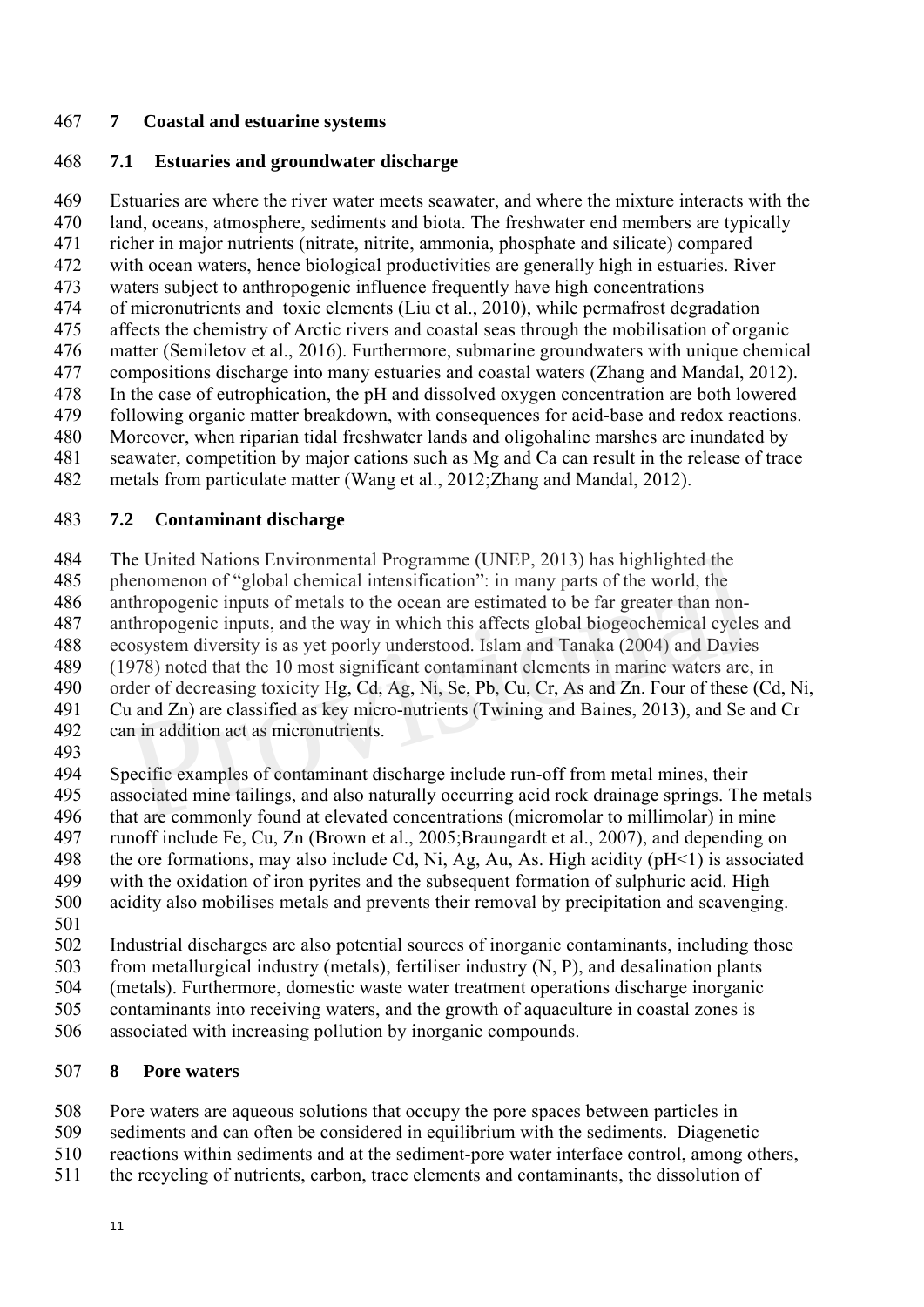- 512 carbonates, the flux of organic matter to benthic communities and the burial of several
- 513 elements; see for example (Berner, 1980;Klinkhammer, 1980;Klinkhammer et al., 1982).
- 514 Pore water studies have provided a link between water column transport processes and
- 515 sedimentary accumulation by showing evidence for the release of metals associated with the
- 516 degradation of organic matter (Sholkovitz et al., 1989).
- 517

518 Chemical changes across redox interfaces in marine systems can have a profound impact on 519 metal solubility and bioavailability. At these oxic-anoxic interfaces, changes in oxidation 520 state, as well as complexation with reduced sulphur species and formation of insoluble 521 sulphides, are common. In coastal areas, redox interfaces are found in anoxic sediments, in 522 anoxic basins and fjords, as well as in sewage outfalls. In the open ocean, oxic-anoxic 523 interfaces are less common, but changes in trace metal solubility and speciation are often 524 observed in oxygen minimum zones. Thus, water columns with oxic-anoxic interfaces have

- 525 an impact on the cycling of trace metals in the global ocean.
- 526
- 527 Knowledge of biogeochemical processes in marine sediments and benthic fluxes of pore
- 528 water is essential for understanding the global carbon cycle and climate (Berner,
- 529 1980;Siegenthaler and Sarmiento, 1993;Ridgwell and Hargreaves, 2007). Moreover, pore
- 530 water is a key exposure route for metal contaminants to organisms associated with the
- 531 sediments, in particular infauna (Chapman et al., 2002). Knowledge of metal speciation in
- 532 pore waters is necessary for the development of predictions of bioavailability and for
- 533 reliable risk assessment strategies. This knowledge could be incorporated in biotic ligand
- 534 models to derive better-founded quality criteria for marine environments.

# 535 **8.1 Sulphides**

536 The need to model chemistry in anoxic pore waters, and to understand the chemical 537 processes occurring at the oxic/anoxic boundary, focuses attention on redox reactions and 538 on the chemistry of reduced oxidation states. The most abundant of these are  $NH_3$ , Fe(II), 539 Mn(II) and sulphide. The most challenging of these species for chemical modelling is Etiable risk assessment strategies. This knowledge could be incorporated in biotic lightliable risk assessment strategies. This knowledge could be incorporated in biotic lightlodels to derive better-founded quality criteri

- 540 sulphide. In the last 2 decades, metal sulphide speciation in aquatic systems has become of 541 great interest, due to the discovery of nanomolar levels of sulphide in oxic seawater (Luther
- 542 and Tsamakis, 1989). Sulphides become stable in oxic conditions by forming complexes
- 543 with trace elements, especially with Hg, Cu (Dyrssen, 1988;Luther and Tsamakis, 1989);
- 544 and Pb (Bura-Nakic et al., 2007). These metal (M) sulphide species in oxic waters include 545 simple  $MHS<sup>+</sup>$  (or  $M(HS)<sub>2</sub><sup>0</sup>$  complexes), but also higher-order unprotonated clusters
- 546 (multinuclear oligomers) with high stability constants (Rozan et al., 2000). In the case of Cu
- 547 and Zn, the resulting metal-sulphide species are resistant to oxidation in oxic waters and
- 548 include a mixture of dissolved metal-sulphide complexes and active metal-sulphide
- 549 nanoparticles (Rozan et al., 1999;Sukola et al., 2005).

# 550 **9 Hydrothermal systems**

551 Hydrothermal venting occurs in two forms: as hot (up to 450°C), or diffuse venting (5-

- 552 100°C). Hot vents are mainly found close to mid ocean ridges, subduction zones and arcs;
- 553 whilst diffuse venting also occurs off axis and in areas with mild tectonic activity. Recently,
- 554 it has been argued that seafloor venting may provide a significant source of the bio-essential
- 555 Fe, Cu, and Zn, as well as other metals, due to their stabilization with organic ligands and
- 556 nanoparticulate sulphides (Sander and Koschinsky, 2011;Yucel et al., 2011;Nishioka et al.,
- 557 2013). These results place new constraints on submarine metal vent fluxes worldwide,
- 558 including an indication that the majority of Fe supplied to hydrothermal plumes should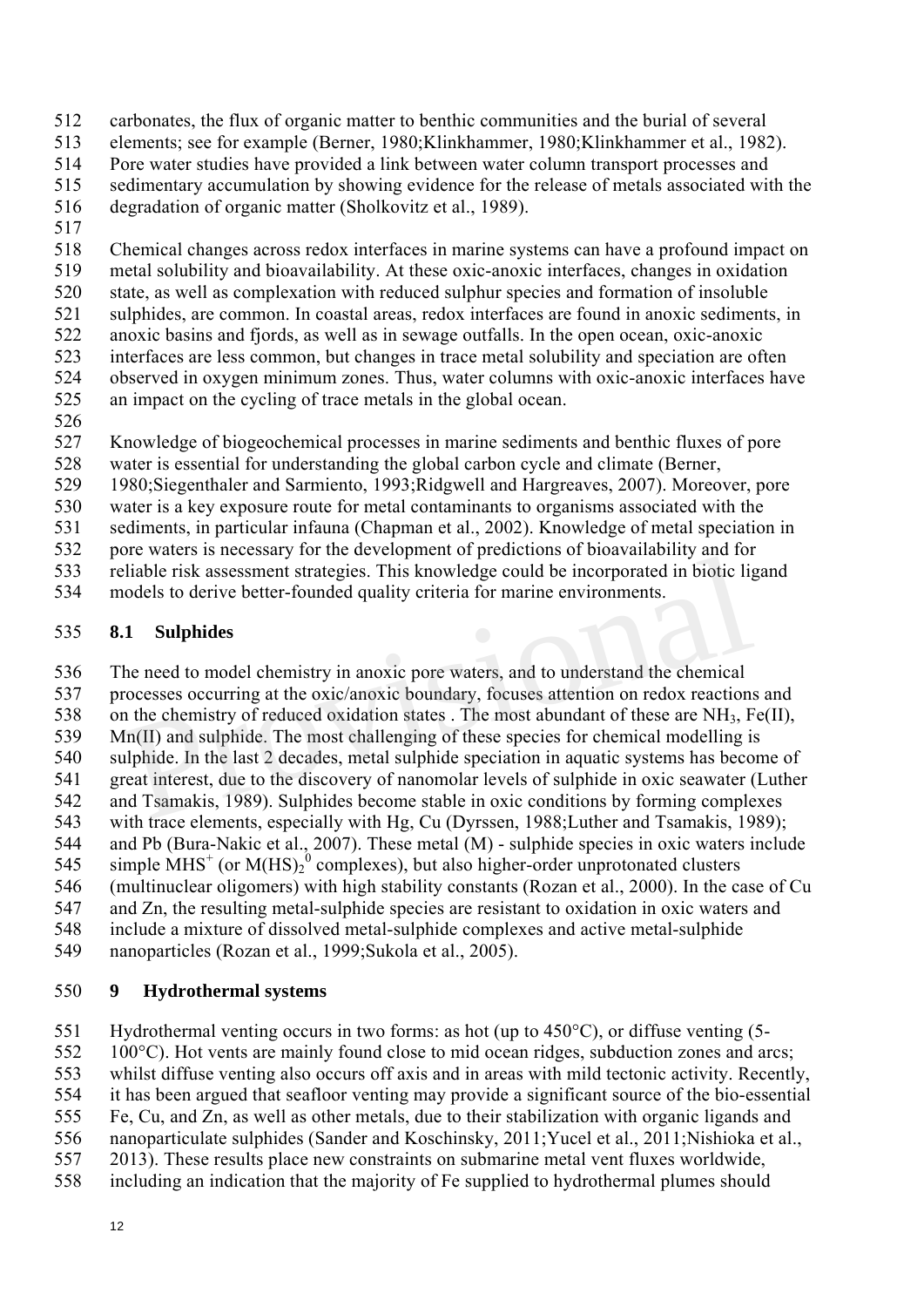559 come from entrainment of diffuse flow (German et al., 2015). Submarine hydrothermal 560 venting has recently been suggested to have the potential to impact ocean biogeochemistry

561 at the global scale (Tagliabue et al., 2010;Sander and Koschinsky, 2011;Wu et al.,

562 2011;Fitzsimmons et al., 2014). This is the case because processes active in hydrothermal

- 563 plumes are so vigorous that the residence time of seawater cycling through hydrothermal
- 564 plumes is comparable to the residence time of deep-water mixing by thermohaline
- 565 circulation.

### 566 **9.1 High temperature venting (> 100°C)**

567 Since hot hydrothermal vents expel fluid at temperatures between 100 and 450°C,

568 depending on vent activity and depth, these fluids are highly reactive and far from

569 thermodynamic equilibrium with the surrounding seawater. Besides their high temperature,

570 they exhibit extreme pH values (less than 3 or greater than 9), are highly reduced and may 571 have a very different ionic composition to that of standard seawater. In fact, the fluid

572 composition is defined by the underlying bedrock, pressure and temperature, and may

573 reflect phase separation. Once the venting fluids encounter cold oxygenated seawater,

- 574 precipitation reactions occur instantly, resulting in the commonly seen black (or white)
- 575 smokers. While the chemical signature of hot hydrothermal vents can be followed in the
- 576 hydrothermal plume over thousands of kilometres, the temperature will only be  $>$  300 $^{\circ}$ C for

577 seconds or millimetres after discharge. Most chemical reactions with the seawater will occur

578 at temperatures between 4 and 300°C. Taking samples that are representative of in-situ

579 conditions is almost impossible as samples will undergo spontaneous degassing upon the 580 release of pressure and cooling. Thus, to fully understand the reactions and processes

581 occurring at depth in the presence of high temperature and pressure, it is essential to model

582 the speciation of the fluid at in situ conditions.

# 583 **9.2 Low temperature venting (< 100°C)**

584 Shallow vents are of great importance for the supply of micro- and macro-nutrients to the 585 photic zone. The majority of shallow vents are characterized by diffuse venting rather than 586 hot vents, making them an interesting field of research and a natural laboratory to link 587 speciation with biological uptake and toxicity (Klevenz et al., 2012;Kleint et al., 2015). For 588 the vast majority of chemical tracers enriched in vent fluids, net fluxes to the oceans are 589 modified as these tracers are incorporated into Fe-rich polymetallic sulphide and 590 oxyhydroxide particles that sink to the seafloor at or close to mid ocean ridges (Mottl and 591 McConachy, 1990;German et al., 1991;Kadko, 1993). Since diffuse vent fluids have 592 undergone modification in the sub-seafloor and are composed of more than 90% seawater, 593 they have had time to partially equilibrate with ambient seawater. However, often they are 594 still exposed to reducing conditions. The mixing zone for diffuse venting is in the order of 595 metres. Beyond that mixing zone, minor ions still undergo reactions that need to be 596 modelled to understand the chemistry and biological uptake in the vicinity of these diffuse 597 vents. temperatures between 4 and 300°C. Taking samples that are representative of in-sinualitions is almost impossible as samples will undergo spontaneous degassing upor<br>Providions is almost impossible as samples will undergo sp

# 598 **10 Salt lakes and brines**

599 Brines, i.e. natural waters with substantially higher ionic strengths than seawater, are

600 formed in two ways: during ice formation in polar waters where salt rejection increases the 601 salt content of the remaining water; and during evaporation in salt lakes.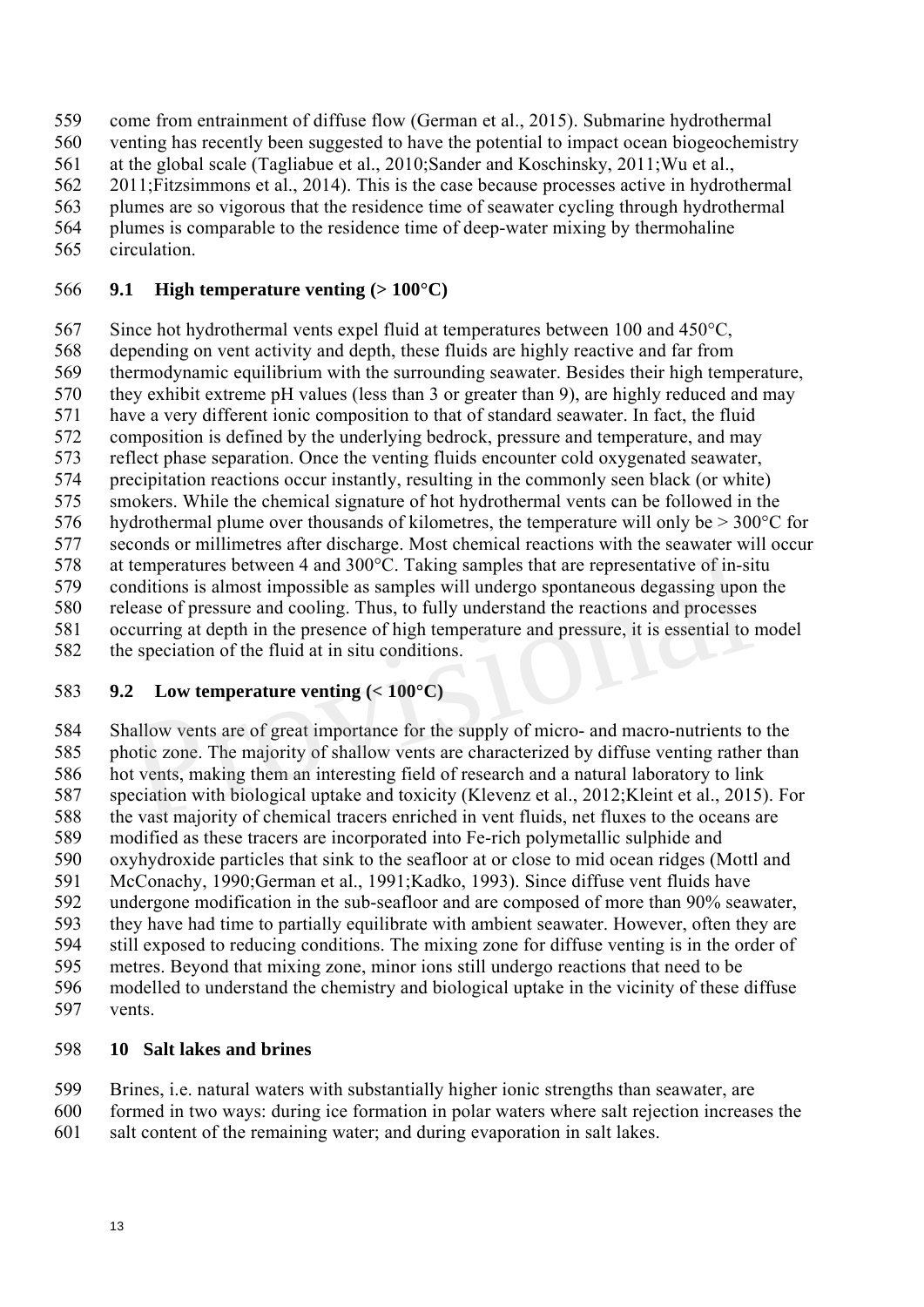#### 602 **10.1 Polar brines**

603 Polar regions are subject to intensive research activities, as they are particularly sensitive to 604 rising temperatures and increasing atmospheric  $CO<sub>2</sub>$  concentrations, whilst at the same time 605 playing a key role in global biogeochemical cycles and climate. Ocean acidification adds 606 another stressor to these rapidly changing ecosystems (Orr et al., 2005). Polar regions 607 experience extremes in primary productivity. In the Southern Ocean, low productivity is 608 common in extensive regions with low iron supply, while high productivity is observed in 609 regions with substantial iron supply from sediments (South Georgia) or ice melt (Nielsdottir 610 et al., 2012). Whereas iron supply over a large part of the Arctic is considered sufficient to 611 sustain primary productivity (Klunder et al., 2012), the macro-nutrient concentrations may 612 become exhausted following ice retreat. The freezing of sea ice results in brines with high 613 salinity (100 or more), with freezing points well below that of normal seawater (ca. -1.8°C). 614 These are conditions that are not included in chemical speciation models for seawater. In 615 particular, the carbonate system in the polar oceans is not adequately described at sub-zero 616 temperatures and salinities greater than 50. In order to improve our mechanistic 617 understanding of the dynamics of polar carbonate chemistry, and to allow quantification of

 $618$  CO<sub>2</sub> fluxes across the atmosphere–ice–seawater interfaces, Pitzer based chemical speciation

619 models covering these conditions will be valuable.

#### 620 **10.2 Salt lakes**

621 Salt lakes are systems with very high ionic strength, the record being held by Don Juan

622 Pond (Antarctica), which contains  $3.72 \text{ mol kg}^{-1}$  CaCl<sub>2</sub> and 0.5 mol kg<sup>-1</sup> NaCl (Marion,

623 1997). The major focus in modelling of salt lakes and brines is the accurate prediction of

624 precipitation equilibria as a function of temperature and composition (e.g., (Harvie et al.,

625 1984;Vančina et al., 1986;Greenberg and Møller, 1989;Vančina et al., 1997), with two

626 major areas of application. The first is in understanding the evolution of past environments.

627 An example is the modelling of evaporite sequences (layers of different salts accumulated 628 over time) to infer the temperatures, concentrations, and compositions in the water body at

629 the time of deposition. This type of work is can be used to link the evolution of the water

630 body to long term climate variations. The second area concerns the modelling of future alt lakes are systems with very high ionic strength, the record being held by Don Ju<br>ond (Antarctica), which contains 3.72 mol kg<sup>-1</sup> CaCl<sub>2</sub> and 0.5 mol kg<sup>-1</sup> NaCl (Maric<br>997). The major focus in modelling of salt lakes

631 scenarios. Interest here is focused on water bodies that are saturated, or close to saturation,

632 by one or more salts in response to changes in inflow/outflow and evaporation. Such

633 changes can be due to human activities. The Dead Sea, for example, is decreasing in

634 volume, resulting in salt precipitation

### 635 **11 Concluding remarks**

636 This paper outlines the programme of work for the development of a quality-controlled 637 chemical speciation model for seawater and related systems, including descriptions of the 638 different applications that can benefit from the model. Ensuring accessibility by the marine 639 science community will be addressed in a future publication. SCOR Working Group 145 640 welcomes comments on the proposed programme of work. Comments can be sent to the 641 corresponding author.

642

#### 643 **Conflict of Interest**  644

645 The authors declare that the research was conducted in the absence of any commercial or 646 financial relationships that could be construed as a potential conflict of interest.

647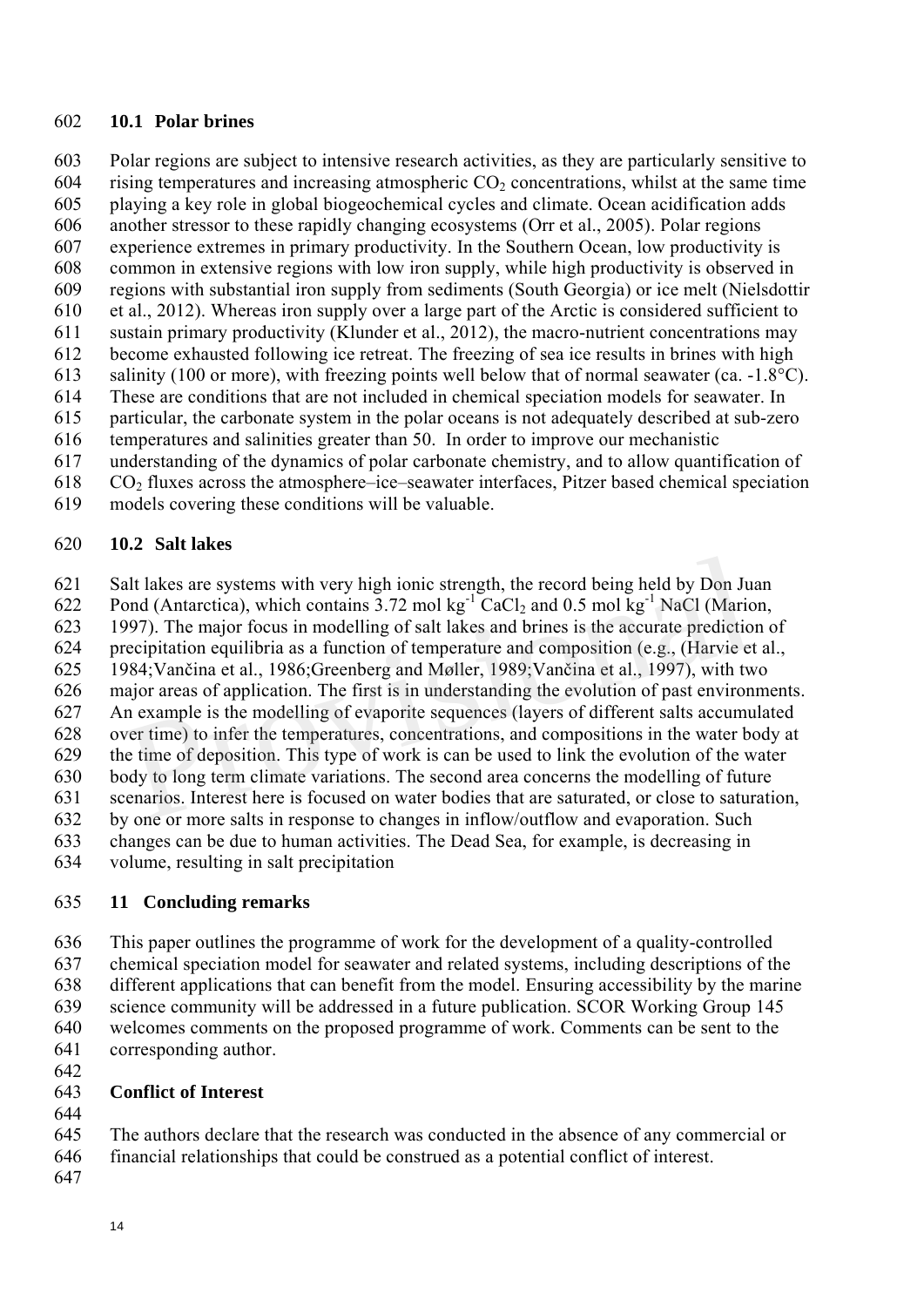#### 648 **Author Contributions**

649

650 DRT developed the overall structure of the paper. All authors contributed sections of text to 651 this paper, and approved the submitted version.

652

#### 653 **Funding**

- 654
- 655 This work was partially supported by Award #1243377 from the U.S. National Science 656 Foundation to the Scientific Committee on Oceanic Research (SCOR), and is a contribution
- 657 from SCOR Working Group 145. SGS received funding from MBIE contract C01X1005.
- 658

### 659 **References**

- 660
- 661 Abbott, A.N., Haley, B.A., McManus, J., and Reimers, C.E. (2015). The sedimentary flux of 662 dissolved rare earth elements to the ocean. *Geochimica Et Cosmochimica Acta* 154**,** 186- 663 200. doi: 10.1016/j.gca.2015.01.010.
- 664 Abualhaija, M.M., and van den Berg, C.M.G. (2014). Chemical speciation of iron in seawater using 665 catalytic cathodic stripping voltammetry with ligand competition against salicylaldoxime. 666 *Marine Chemistry* 164**,** 60-74. doi: 10.1016/j.marchem.2014.06.005.
- 667 Aldrich, A.P., and van den Berg, C.M.G. (1998). Determination of iron and its redox speciation in 668 seawater using catalytic cathodic stripping voltammetry. *Electroanalysis* 10**,** 369-373. doi: 669 10.1002/(sici)1521-4109(199805)10:6<369::aid-elan369>3.3.co;2-n.
- 670 Andersson, P.S., Porcelli, D., Frank, M., Bjork, G., Dahlqvist, R., and Gustafsson, O. (2008). 671 Neodymium isotopes in seawater from the Barents Sea and Fram Strait Arctic-Atlantic 672 gateways. *Geochimica Et Cosmochimica Acta* 72**,** 2854-2867. doi: 673 10.1016/j.gca.2008.04.008. seawater using claarytic canonic stripping voltainmetry. *Electromatysts* 10, 509-57<br>10.1002/(sici)1521-4109(199805)10:6<369::aid-elan369>3.3.co;2-n.<br>ndersson, P.S., Porcelli, D., Frank, M., Bjork, G., Dahlqvist, R., and G
- 674 Berner, R.A. (1980). *Early Diagenesis, a Theoretical Approach.* Princeton, New Jersey: Princeton 675 University Press.
- 676 Braungardt, C.B., Achterberg, E.P., Gledhill, M., Nimmo, M., Elbaz-Poulichet, F., Cruzado, A., and 677 Velasquez, Z. (2007). Chemical speciation of dissolved Cu, Ni, and Co in a contaminated 678 estuary in southwest Spain and its influence on plankton communities. *Environmental*
- 679 *Science & Technology* 41**,** 4214-4220. doi: 10.1021/es063042h. Brown, J., Sander, S., Craw, D., and Hunter, K. (2005). Measurement of labile metals in acid rock 681 drainage springs, New Zealand: Field application of anodic stripping voltammetry. *Applied*  682 *Geochemistry* 20**,** 1533-1545. doi: 10.1016/j.apgeochem.2005.04.014.
- 683 Buck, K.N., Lohan, M.C., Berger, C.J.M., and Bruland, K.W. (2007). Dissolved iron speciation in 684 two distinct river plumes and an estuary: Implications for riverine iron supply. *Limnology*  685 *and Oceanography* 52**,** 843-855.
- 686 Bura-Nakic, E., Krznaric, D., Jurasin, D., Helz, G.R., and Ciglenecki, I. (2007). Voltammetric 687 characterization of metal sulfide particles and nanoparticles in model solutions and natural<br>688 waters. Analytica Chimica Acta 594, 44-51. doi: 10.1016/i.aca.2007.04.065. 688 waters. *Analytica Chimica Acta* 594**,** 44-51. doi: 10.1016/j.aca.2007.04.065.
- 689 Cai, W.-J. (2011). "Estuarine and Coastal Ocean Carbon Paradox: CO2 Sinks or Sites of Terrestrial 690 Carbon Incineration?," in *Annual Review of Marine Science, Vol 3,* eds. C.A. Carlson & S.J. 691 Giovannoni.), 123-145.
- 692 Campos, M.L.A.M., and van den Berg, C.M.G. (1994). Determination of copper complexation in<br>693 sea-water by cathodic stripping voltammetry and ligand competition with salicylaldoxime 693 sea-water by cathodic stripping voltammetry and ligand competition with salicylaldoxime.<br>694 *Analytica Chimica Acta* 284, 481-496. 694 *Analytica Chimica Acta* 284**,** 481-496.
- 695 Chapman, P.M., Wang, F.Y., Germano, J.D., and Batley, G. (2002). Pore water testing and analysis: 696 the good, the bad, and the ugly. *Marine Pollution Bulletin* 44**,** 359-366. doi: 10.1016/s0025- 697 326x(01)00243-0.
- 698 Chen, C.T.A., Huang, T.H., Chen, Y.C., Bai, Y., He, X., and Kang, Y. (2013). Air-sea exchanges of 699 CO2 in the world's coastal seas. *Biogeosciences* 10**,** 6509-6544. doi: 10.5194/bg-10-6509- 2013.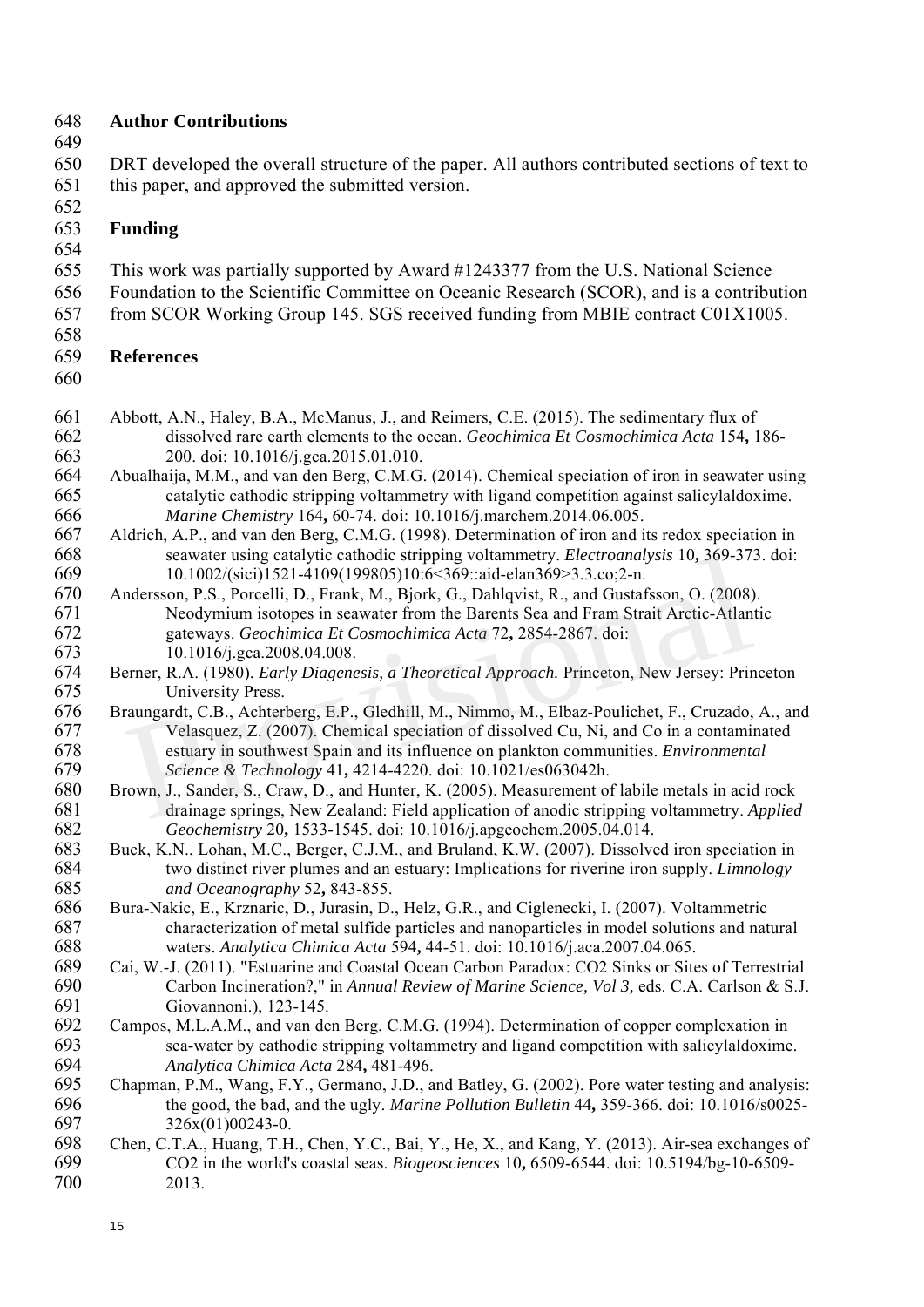- 701 Clegg, S., and Whitfield, M. (1991). "Activity coefficients in natural waters," in *Activity*  702 *Coefficients in Electrolyte Solutions,* ed. K.S. Pitzer. 2nd ed (Boca Raton, Florida: CRC 703 Press), 279-434.
- 704 Clegg, S.L., and Whitfield, M. (1995). A chemical model of seawater including dissolved ammonia 705 and the stoichiometric dissociation constant of ammonia in estuarine water and seawater<br>706 from -2°C to 40°C. Geochimica Et Cosmochimica Acta 59, 2403-2421. doi: 10.1016/001 706 from -2°C to 40°C. *Geochimica Et Cosmochimica Acta* 59**,** 2403-2421. doi: 10.1016/0016- 707 7037(95)00135-2.
- 708 Croot, P.L., and Johansson, M. (2000). Determination of iron speciation by cathodic stripping 709 voltammetry in seawater using the competing ligand 2-(2-thiazolylazo)-p-cresol (TAC).<br>710 Electroanalysis 12, 565-576. doi: 10.1002/(sici)1521-4109(200005)12:8<565::aid-710 *Electroanalysis* 12**,** 565-576. doi: 10.1002/(sici)1521-4109(200005)12:8<565::aid-711 elan565>3.3.co;2-c.
- 712 Davies, A.G. (1978). Pollution studies with marine plankton; Part II. Heavy metals. *Advances in*  713 *Marine Biology* 15**,** 381-508.
- 714 Debaar, H.J.W., Saager, P.M., Nolting, R.F., and Vandermeer, J. (1994). Cadmium versus 715 phosphate in the world ocean. *Marine Chemistry* 46**,** 261-281. doi: 10.1016/0304- 716 4203(94)90082-5.<br>717 DelValls, T.A., and Dicks
- 717 DelValls, T.A., and Dickson, A.G. (1998). The pH of buffers based on 2-amino-2-hydroxymethyl-<br>718 1.3-propanediol ('tris') in synthetic sea water. *Deep-Sea Research Part I-Oceanographic* 718 1,3-propanediol ('tris') in synthetic sea water. *Deep-Sea Research Part I-Oceanographic*  719 *Research Papers* 45**,** 1541-1554. doi: 10.1016/s0967-0637(98)00019-3.
- 720 Dickson, A., Sabine, C., and Christian, J. (eds.). (2007). *Guide to best practices for ocean CO2 measurements.* PICES Special Publication 3.
- 722 Dickson, A.G. (1981). An exact definition of total alkalinity and a procedure for the estimation of alkalinity and total inorganic carbon from titration data. Deep-Sea Research 28A, 609-623. 723 alkalinity and total inorganic carbon from titration data. *Deep-Sea Research* 28A**,** 609-623.
- 724 Dickson, A.G. (1984). pH scales and proton transfer reactions in saline media such as seawater.<br>725 Geochimica et Cosmochimica Acta 48, 2299-2308. 725 *Geochimica et Cosmochimica Acta* 48**,** 2299-2308.
- 726 Dickson, A.G. (1993). pH buffers for sea-water media based on the total hydrogen-ion concentration 727 scale. *Deep-Sea Research Part I-Oceanographic Research Papers* 40**,** 107-118. doi: 728 10.1016/0967-0637(93)90055-8. ickson, A.G. (1984). pH scales and proton transfer reactions in saline media such as seaware decolumnica deta 48, 2299-2308.<br>
ickson, A.G. (1993). pH buffers for sea-water media based on the total hydrogen-ion concessale.
- 729 Dupont, S., and Poertner, H.-O. (2013). A snapshot of ocean acidification research. *Marine Biology* 730 160, 1765-1771. doi: 10.1007/s00227-013-2282-9.<br>731 Dyrssen, D. (1988). Sulfide complexation in surface water.
- 731 Dyrssen, D. (1988). Sulfide complexation in surface water. *Marine Chemistry* 24**,** 143-153.
- 732 Ellwood, M.J., and van den Berg, C.M.G. (2001). Determination of organic complexation of cobalt<br>733 in seawater by cathodic stripping voltammetry. *Marine Chemistry* 75, 33-47. doi: 733 in seawater by cathodic stripping voltammetry. *Marine Chemistry* 75**,** 33-47. doi: 734 10.1016/s0304-4203(01)00024-x.
- 735 Fitzsimmons, J.N., Boyle, E.A., and Jenkins, W.J. (2014). Distal transport of dissolved 736 hydrothermal iron in the deep South Pacific Ocean. *Proceedings of the National Academy of*  737 *Sciences of the United States of America* 111, 16654-16661. doi: 10.1073/pnas.1418778111.<br>738 German, C.R., Campbell, A.C., and Edmond, J.M. (1991). Hydrothermal scavenging at the mid-
- 738 German, C.R., Campbell, A.C., and Edmond, J.M. (1991). Hydrothermal scavenging at the mid-<br>739 diantic ridge modification of trace-element dissolved fluxes. *Earth and Planetary Science* 739 atlantic ridge - modification of trace-element dissolved fluxes. *Earth and Planetary Science*  740 *Letters* 107, 101-114. doi: 10.1016/0012-821x(91)90047-l.<br>741 German, C.R., Legendre, L.L., Sander, S.G., Niquil, N., Luther, G.
- German, C.R., Legendre, L.L., Sander, S.G., Niquil, N., Luther, G.W., III, Bharati, L., Han, X., and 742 Le Bris, N. (2015). Hydrothermal Fe cycling and deep ocean organic carbon scavenging: 743 Model-based evidence for significant POC supply to seafloor sediments. *Earth and*
- 744 *Planetary Science Letters* 419**,** 143-153. doi: 10.1016/j.epsl.2015.03.012. German, C.R., Rudnicki, M.D., and Klinkhammer, G.P. (1999). A segment-scale survey of the 746 Broken Spur hydrothermal plume. *Deep-Sea Research Part I-Oceanographic Research*  747 *Papers* 46**,** 701-714. doi: 10.1016/s0967-0637(98)00078-8.
- 748 Greenberg, J.P., and Møller, N. (1989). The prediction of mineral solubilities in natural waters a<br>749 chemical equilibrium model for the Na-K-Ca-Cl-SO4-H2O system to high concentration 749 chemical equilibrium model for the Na-K-Ca-Cl-SO4-H2O system to high concentration 750 from 0°C to 250°C. *Geochimica et Cosmochimica Acta* 53**,** 2503-2518. doi: 10.1016/0016- 751 7037(89)90124-5.
- 752 Gustafsson, J.P. (2001). Modeling the Acid-Base Properties and Metal Complexation of Humic<br>753 Substances with the Stockholm Humic Model. Journal of Colloid and Interface Science 753 Substances with the Stockholm Humic Model. *Journal of Colloid and Interface Science* 244**,** 754 102-112.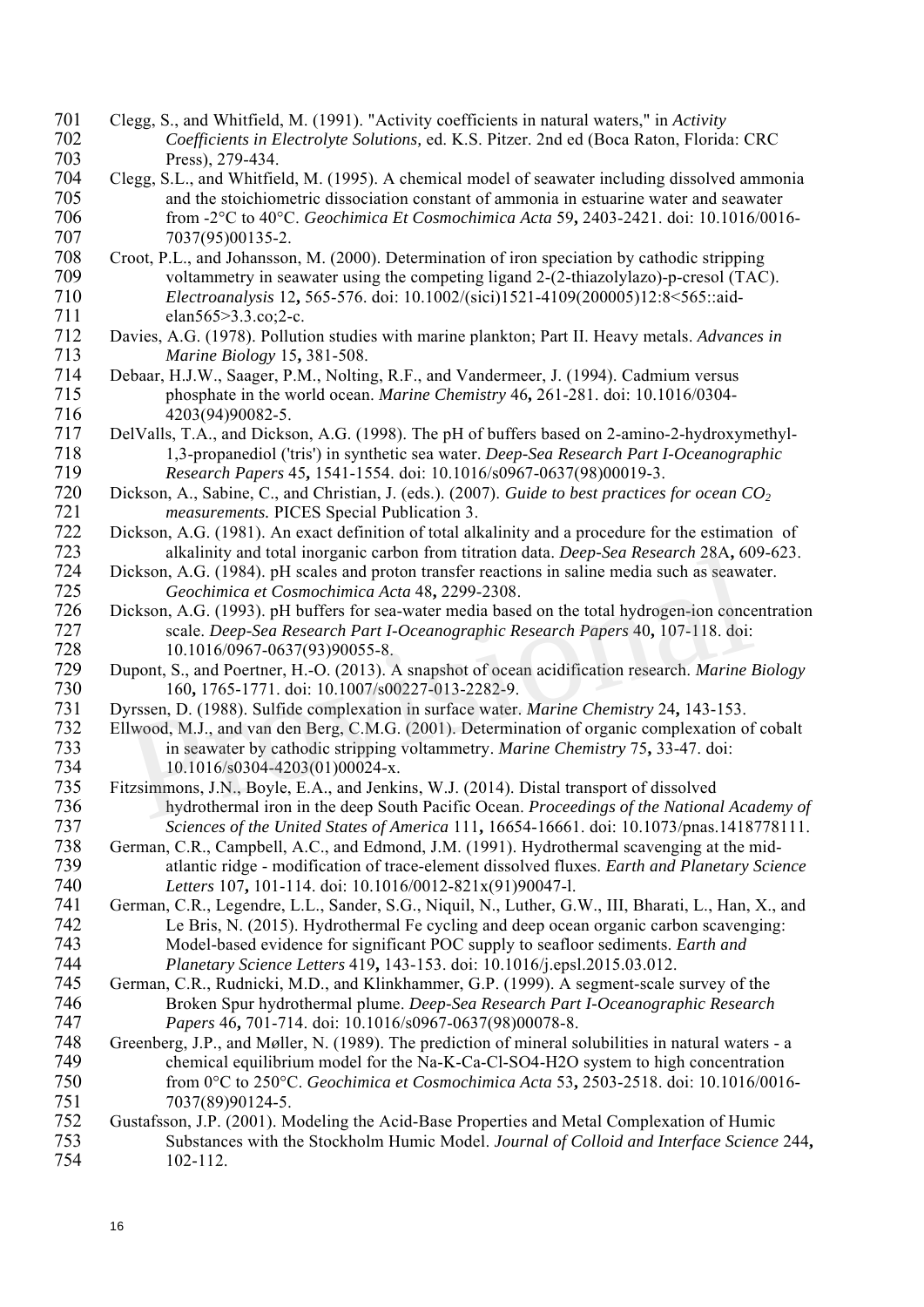- 755 Haese, R.R., Smith, J., Weber, R., and Trafford, J. (2014). High-Magnesium Calcite Dissolution in 756 Tropical Continental Shelf Sediments Controlled by Ocean Acidification. *Environmental*  757 *Science & Technology* 48**,** 8522-8528. doi: 10.1021/es501564q.
- 758 Haley, B.A., Frank, M., Spielhagen, R.F., and Eisenhauer, A. (2008). Influence of brine formation<br>759 on Arctic Ocean circulation over the past 15 million years. Nature Geoscience 1, 68-72, do 759 on Arctic Ocean circulation over the past 15 million years. *Nature Geoscience* 1**,** 68-72. doi: 760 10.1038/ngeo.2007.5.
- 761 Harvie, C.E., Møller, N., and Weare, J.H. (1984). Prediction of mineral solubilities in natural 762 waters: the Na-K-Mg-Ca-H-Cl-SO<sub>4</sub>-OH-HCO<sub>3</sub>-CO<sub>3</sub>-H<sub>2</sub>O system to high ionic strength at 763 25°C. *Geochimica et Cosmochimica Acta* 48**,** 723-751.
- Hatje, V., Bruland, K.W., and Flegal, A.R. (2014). Determination of rare earth elements after pre-765 concentration using NOBIAS-chelate PA-1 (R) resin: Method development and application 766 in the San Francisco Bay plume. *Marine Chemistry* 160**,** 34-41. doi: 767 10.1016/j.marchem.2014.01.006.
- 768 Hatje, V., Bruland, K.W., and Flegal, A.R. (2016). Increases in Anthropogenic Gadolinium 769 Anomalies and Rare Earth Element Concentrations in San Francisco Bay over a 20 Year 770 Record. *Environmental Science and Technology* 50**,** 4159-4168. doi: 771 10.1021/acs.est.5b04322<br>772 Henderson, G.M., Anderson, R.F
- Henderson, G.M., Anderson, R.F., Adkins, J., Andersson, P., Boyle, E.A., Cutter, G., de Baar, H., 773 Eisenhauer, A., Frank, M., Francois, R., Orians, K., Gamo, T., German, C., Jenkins, W., 774 Moffett, J., Jeandel, C., Jickells, T., Krishnaswami, S., Mackey, D., Measures, C.I., Moore, J.K., Oschlies, A., Pollard, R., van der Loeff, M.R., Schlitzer, R., Sharma, M., von Damm. J.K., Oschlies, A., Pollard, R., van der Loeff, M.R., Schlitzer, R., Sharma, M., von Damm, 776 K., Zhang, J., Masque, P., and Grp, S.W. (2007). GEOTRACES - An international study of the global marine biogeochemical cycles of trace elements and their isotopes. *Chemie Der* 777 the global marine biogeochemical cycles of trace elements and their isotopes. *Chemie Der*
- 778 *Erde-Geochemistry* 67**,** 85-131. doi: 10.1016/j.chemer.2007.02.001. Hernandez-Ayon, J.M., Zirino, A., Dickson, A.G., Camiro-Vargas, T., and Valenzuela-Espinoza, E. 780 (2007). Estimating the contribution of organic bases from microalgae to the titration 781 alkalinity in coastal seawaters. *Limnology and Oceanography-Methods* 5**,** 225-232.
- 782 Islam, M.S., and Tanaka, M. (2004). Impacts of pollution on coastal and marine ecosystems 783 including coastal and marine fisheries and approach for management: a review and<br>784 synthesis. *Marine Pollution Bulletin* 48, 624-649. doi: 10.1016/j.marpolbul.2003.12
- 784 synthesis. *Marine Pollution Bulletin* 48**,** 624-649. doi: 10.1016/j.marpolbul.2003.12.004. Kadko, D. (1993). Excess Po-210 and nutrient recycling within the california coastal transition zone. 786 *Journal of Geophysical Research-Oceans* 98**,** 857-864. doi: 10.1029/92jc01932.
- 787 Kleint, C., Kuzmanovski, S., Powell, Z., Buehring, S.I., Sander, S.G., and Koschinsky, A. (2015). 788 Organic Cu-complexation at the shallow marine hydrothermal vent fields off the coast of 789 Milos (Greece), Dominica (Lesser Antilles) and the Bay of Plenty (New Zealand). *Marine*  790 *Chemistry* 173**,** 244-252. doi: 10.1016/j.marchem.2014.10.012. *Erde-Geochemistry* 67, 85-131. doi: 10.1016/j.chemer.2007.02.001.<br>
ernandez-Ayon, J.M., Zirino, A., Dickson, A.G., Camiro-Vargas, T., and Valenzuela-Espin<br>
(2007). Estimating the contribution of organic bases from microal
- 791 Klevenz, V., Sander, S.G., Perner, M., and Koschinsky, A. (2012). Amelioration of free copper by<br>792 hydrothermal vent microbes as a response to high copper concentrations. Chemistry and 792 hydrothermal vent microbes as a response to high copper concentrations. *Chemistry and*  793 *Ecology* 28**,** 405-420. doi: 10.1080/02757540.2012.666531.
- 794 Klinkhammer, G., Heggie, D.T., and Graham, D.W. (1982). Metal diagenesis in oxic marine-<br>795 sediments. *Earth and Planetary Science Letters* 61, 211-219. doi: 10.1016/0012-795 sediments. *Earth and Planetary Science Letters* 61**,** 211-219. doi: 10.1016/0012- 796 821x(82)90054-1.
- 797 Klinkhammer, G.P. (1980). Early diagenesis in sediments from the eastern Equatorial Pacific. 2. 798 Pore water metal results. *Earth and Planetary Science Letters* 49**,** 81-101. doi: 799 10.1016/0012-821x(80)90151-x.<br>800 Klunder, M.B., Bauch, D., Laan, P., de B
- 800 Klunder, M.B., Bauch, D., Laan, P., de Baar, H.J.W., van Heuven, S., and Ober, S. (2012). 801 Dissolved iron in the Arctic shelf seas and surface waters of the central Arctic Ocean: 802 Impact of Arctic river water and ice-melt. *Journal of Geophysical Research-Oceans* 117.<br>803 doi: 10.1029/2011ic007133. 803 doi: 10.1029/2011jc007133.
- 804 Koch, B.P., Witt, M.R., Engbrodt, R., Dittmar, T., and Kattner, G. (2005). Molecular formulae of 805 marine and terrigenous dissolved organic matter detected by electrospray ionization Fourier 806 transform ion cyclotron resonance mass spectrometry. *Geochimica Et Cosmochimica Acta* 807 69**,** 3299-3308. doi: 10.1016/j.gca.2005.02.027.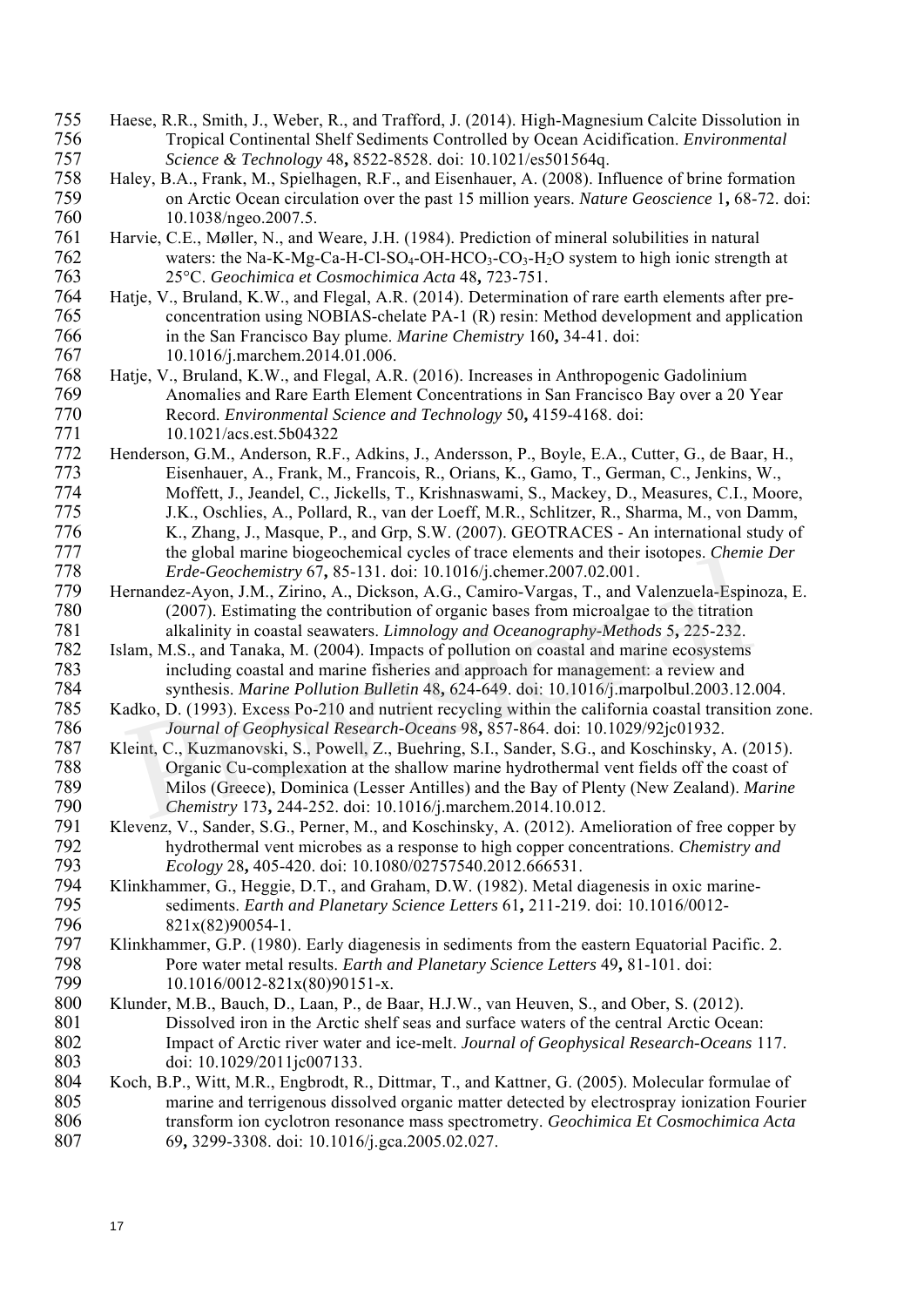- 808 Koopal, L.K., Saito, T., Pinheiro, J.P., and van Riemsdijk, W.H. (2005). Ion binding to natural 809 organic matter: General considerations and the NICA-Donnan model. *Colloids and Surfaces*  810 *A* 265**,** 40-54. doi: 10.1016/j.colsurfa.2004.11.050.
- 811 Kulinski, K., Schneider, B., Hammer, K., Machulik, U., and Schulz-Bull, D. (2014). The influence of dissolved organic matter on the acid-base system of the Baltic Sea. Journal of Marine 812 of dissolved organic matter on the acid-base system of the Baltic Sea. *Journal of Marine*  813 *Systems* 132**,** 106-115. doi: 10.1016/j.jmarsys.2014.01.011.
- 814 Laglera, L.M., and van den Berg, C.M.G. (2003). Copper complexation by thiol compounds in 815 estuarine waters. *Marine Chemistry* 82**,** 71-89. doi: 10.1016/s0304-4203(03)00053-7.
- 816 Liu, K.-K., Atkinson, L., Quinones, R., and Talaue-McManus, L. (eds.). (2010). *Carbon and*  817 *Nutrient Fluxes in Continental Margins: A Global Synthesis.* Berlin: Springer-Verlag.
- 818 Liu, X., Patsavas, M.C., and Byrne, R.H. (2011). Purification and Characterization of meta-Cresol 819 Purple for Spectrophotometric Seawater pH Measurements. *Environmental Science &*  820 *Technology* 45**,** 4862-4868. doi: 10.1021/es200665d.
- 821 Liu, X.W., and Millero, F.J. (2002). The solubility of iron in seawater. *Marine Chemistry* 77**,** 43-54. 822 doi: 10.1016/s0304-4203(01)00074-3.
- 823 Liu, Y.G., Miah, M.R.U., and Schmitt, R.A. (1988). Cerium a chemical tracer for paleo-oceanic<br>824 redox conditions. *Geochimica Et Cosmochimica Acta* 52, 1361-1371. doi: 10.1016/0016-824 redox conditions. *Geochimica Et Cosmochimica Acta* 52**,** 1361-1371. doi: 10.1016/0016- 7037(88)90207-4.
- 826 Luther, G.W., III, Madison, A.S., Mucci, A., Sundby, B., and Oldham, V.E. (2015). A kinetic 827 approach to assess the strengths of ligands bound to soluble Mn(III). *Marine Chemistry* 173**,** 828 93-99. doi: 10.1016/j.marchem.2014.09.006.
- 829 Luther, G.W., and Tsamakis, E. (1989). Concentration and form of dissolved sulfide in the oxic water column of the ocean. *Marine Chemistry* 27, 165-177. doi: 10.1016/0304-830 water column of the ocean. *Marine Chemistry* 27**,** 165-177. doi: 10.1016/0304- 831 4203(89)90046-7.<br>832 Marion, G.M. (1997). A th
- Marion, G.M. (1997). A theoretical evaluation of mineral stability in Don Juan Pond, Wright Valley, 833 Victoria Land. *Antarctic Science* 9**,** 92-99.
- 834 Millero, F.J. (2007). The marine inorganic carbon cycle. *Chemical Reviews* 107**,** 308-341. doi: 835 10.1021/cr0503557.
- 836 Millero, F.J., and Pierrot, D. (1998). A chemical equilibrium model for natural waters. *Aquatic*  837 *Geochemistry* 4, 153-199. doi: 10.1023/a:1009656023546.<br>838 Millero, F.J., and Roy, R.N. (1997). A chemical equilibrium model
- 838 Millero, F.J., and Roy, R.N. (1997). A chemical equilibrium model for the carbonate system in<br>839 natural waters. Croatica Chemica Acta 70, 1-38. 839 natural waters. *Croatica Chemica Acta* 70, 1-38.<br>840 Mottl, M.J., and McConachy, T.F. (1990). Chemical proc
- Mottl, M.J., and McConachy, T.F. (1990). Chemical processes in buoyant hydrothermal plumes on 841 the East Pacific Rise near 21°N. *Geochimica Et Cosmochimica Acta* 54**,** 1911-1927. doi: 842 10.1016/0016-7037(90)90261-i. 4203(89)90046-7.<br>
4203(89)90046-7.<br>
Iarion, G.M. (1997). A theoretical evaluation of mineral stability in Don Juan Pond, Wrigh<br>
Victoria Land. Antarctic Science 9, 92-99.<br>
Iillero, F.J. (2007). The marine inorganic carbon
- 843 Nielsdottir, M.C., Bibby, T.S., Moore, C.M., Hinz, D.J., Sanders, R., Whitehouse, M., Korb, R., and Achterberg, E.P. (2012). Seasonal and spatial dynamics of iron availability in the Scotia 844 Achterberg, E.P. (2012). Seasonal and spatial dynamics of iron availability in the Scotia 845 Sea. *Marine Chemistry* 130**,** 62-72. doi: 10.1016/j.marchem.2011.12.004.
- 846 Nishioka, J., Obata, H., and Tsumune, D. (2013). Evidence of an extensive spread of hydrothermal 847 dissolved iron in the Indian Ocean. *Earth and Planetary Science Letters* 361, 26-33. doi:<br>848 10.1016/j.epsl.2012.11.040. 848 10.1016/j.epsl.2012.11.040.
- 849 Orr, J.C., Epitalon, J.M., and Gattuso, J.P. (2015). Comparison of ten packages that compute ocean 850 carbonate chemistry. *Biogeosciences* 12**,** 1483-1510. doi: 10.5194/bg-12-1483-2015.
- 851 Orr, J.C., Fabry, V.J., Aumont, O., Bopp, L., Doney, S.C., Feely, R.A., Gnanadesikan, A., Gruber, 852 N., Ishida, A., Joos, F., Key, R.M., Lindsay, K., Maier-Reimer, E., Matear, R., Monfray, P. 852 N., Ishida, A., Joos, F., Key, R.M., Lindsay, K., Maier-Reimer, E., Matear, R., Monfray, P., 853 Mouchet, A., Najjar, R.G., Plattner, G.K., Rodgers, K.B., Sabine, C.L., Sarmiento, J.L., 854 Schlitzer, R., Slater, R.D., Totterdell, I.J., Weirig, M.F., Yamanaka, Y., and Yool, A. 855 (2005). Anthropogenic ocean acidification over the twenty-first century and its impact on calcifying organisms. Nature 437, 681-686, doi: 10.1038/nature04095. 856 calcifying organisms. *Nature* 437**,** 681-686. doi: 10.1038/nature04095.
- 857 Pitzer, K.S. (ed.). (1991). *Activity Coefficients in Electrolyte Solutions.* Boca Raton FL: CRC Press.
- 858 Pizeta, I., Sander, S.G., Hudson, R.J.M., Omanovic, D., Baars, O., Barbeau, K.A., Buck, K.N., 859 Bundy, R.M., Carrasco, G., Croot, P.L., Garnier, C., Gerringa, L.J.A., Gledhill, M., Hir 859 Bundy, R.M., Carrasco, G., Croot, P.L., Garnier, C., Gerringa, L.J.A., Gledhill, M., Hirose, 860 K., Kondo, Y., Laglera, L.M., Nuester, J., Rijkenberg, M.J.A., Takeda, S., Twining, B.S., 861 and Wells, M. (2015). Interpretation of complexometric titration data: An intercomparison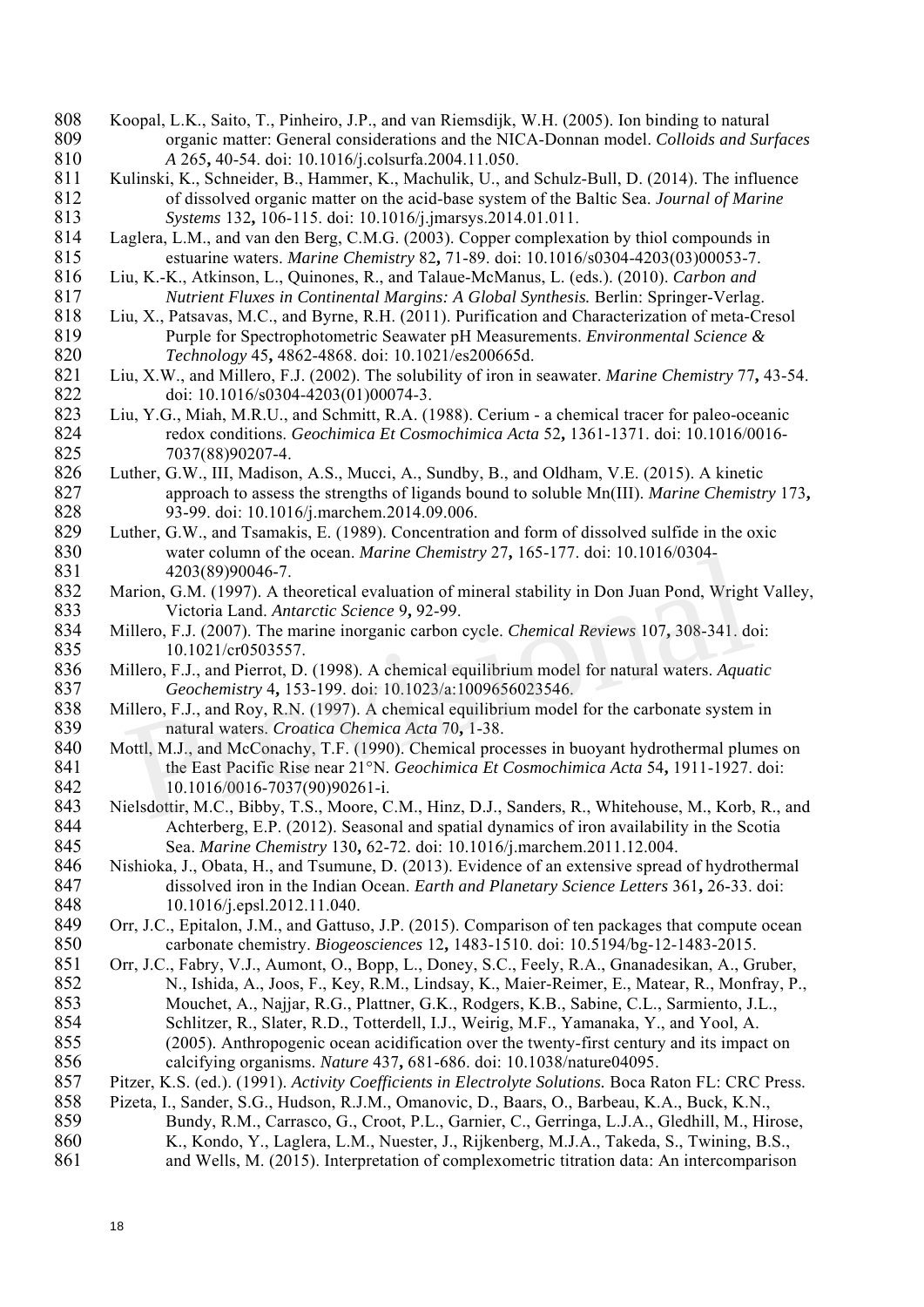- 862 of methods for estimating models of trace metal complexation by natural organic ligands. 863 *Marine Chemistry* 173**,** 3-24. doi: 10.1016/j.marchem.2015.03.006.
- 864 Price, N.M., Harrison, G.I., Hering, J.G., R.J., H., Nirel, P.M.V., Palenik, B., and Morel, F.M.M. 865 (1988). Preparation and chemistry of the artificial algal culture medium aquil. *Biological*  866 *Oceanography* 6**,** 443-461.
- 867 Ridgwell, A., and Hargreaves, J.C. (2007). Regulation of atmospheric CO2 by deep-sea sediments 868 in an Earth system model. *Global Biogeochemical Cycles* 21. doi: 10.1029/2006gb002764.
- 869 Rolison, J.M., Middag, R., Stirling, C.H., Rijkenberg, M.J.A., and de Baar, H.J.W. (2015). Zonal<br>870 distribution of dissolved aluminium in the Mediterranean Sea. Marine Chemistry 177, 87-870 distribution of dissolved aluminium in the Mediterranean Sea. *Marine Chemistry* 177**,** 87- 871 100. doi: 10.1016/j.marchem.2015.05.001.
- 872 Rozan, T.F., Benoit, G., and Luther, G.W. (1999). Measuring metal sulfide complexes in oxic river 873 waters with square wave voltammetry. *Environmental Science & Technology* 33**,** 3021- 874 3026. doi: 10.1021/es981206r.<br>875 Rozan, T.F., Lassman, M.E., Ridge, D.
- Rozan, T.F., Lassman, M.E., Ridge, D.P., and Luther, G.W. (2000). Evidence for iron, copper and 876 zinc complexation as multinuclear sulphide clusters in oxic rivers. *Nature* 406**,** 879-882. 877 doi: 10.1038/35022561.<br>878 Rudd, M.A. (2014). Scientists' t
- 878 Rudd, M.A. (2014). Scientists' perspectives on global ocean research priorities. *Frontiers in Marine*  879 *Science* 1. doi: 10.3389/fmars.2014.00036.
- 880 Sander, S.G., and Koschinsky, A. (2011). Metal flux from hydrothermal vents increased by organic 881 complexation. *Nature Geoscience* 4**,** 145-150. doi: 10.1038/ngeo1088.
- 882 Sander, S.G., Tian, F., Ibisanmi, E.B., Currie, K.I., Hunter, K.A., and Frew, R.D. (2015). Spatial 883 and seasonal variations of iron speciation in surface waters of the Subantarctic front and the 0tago Continental Shelf. *Marine Chemistry* 173, 114-124. doi: 884 Otago Continental Shelf. *Marine Chemistry* 173**,** 114-124. doi: 885 10.1016/j.marchem.2014.09.001.<br>886 Santana-Casiano, J.M., Gonzaalez-Davila
- 886 Santana-Casiano, J.M., Gonzaalez-Davila, M., and Millero, F.J. (2005). Oxidation of nanomolar 887 levels of Fe(II) with oxygen in natural waters. *Environmental Science & Technology* 39**,** 888 2073-2079. doi: 10.1021/es049748y.
- 889 Scher, H.D., and Martin, E.E. (2004). Circulation in the Southern Ocean during the Paleogene 890 inferred from neodymium isotopes. *Earth and Planetary Science Letters* 228**,** 391-405. doi: 891 10.1016/j.epsl.2004.10.016.<br>892 Semeniuk, D.M. (2014). Copper nutr
- 892 Semeniuk, D.M. (2014). *Copper nutrition and transport mechanisms in plankton communities in the*  893 *northeast Pacific Ocean*. Ph.D., University of British Columbia.<br>894 Semeniuk, D.M., Bundy, R.M., Payne, C.D., Barbeau, K.A., and Maldon
- Semeniuk, D.M., Bundy, R.M., Payne, C.D., Barbeau, K.A., and Maldonado, M.T. (2015). 895 Acquisition of organically complexed copper by marine phytoplankton and bacteria in the 896 northeast subarctic Pacific Ocean. *Marine Chemistry* 173**,** 222-233. doi: 10.1016/j.marchem.2014.09.001.<br>
antana-Casiano, J.M., Gonzaalez-Davila, M., and Millero, F.J. (2005). Oxidation of nanom<br>
levels of Fe(II) with oxygen in natural waters. *Environmental Science & Technology*<br>
2073-2079. do
- 897 10.1016/j.marchem.2015.01.005.<br>898 Semiletov. I., Pipko, I., Gustafsson, O., A 898 Semiletov, I., Pipko, I., Gustafsson, O., Anderson, L.G., Sergienko, V., Pugach, S., Dudarev, O., Charkin, A., Gukov, A., Broder, L., Andersson, A., Spivak, E., and Shakhova, N. (2016). 899 Charkin, A., Gukov, A., Broder, L., Andersson, A., Spivak, E., and Shakhova, N. (2016).<br>900 Acidification of East Siberian Arctic Shelf waters through addition of freshwater and 900 Acidification of East Siberian Arctic Shelf waters through addition of freshwater and 901 terrestrial carbon. *Nature Geoscience* 9, 361-365. doi: 10.1038/nego2695.<br>902 Sholkovitz, E.R., Piepgras, D.J., and Jacobsen, S.B. (1989). The pore water chemi
- Sholkovitz, E.R., Piepgras, D.J., and Jacobsen, S.B. (1989). The pore water chemistry of rare-earth 903 elements in Buzzards Bay sediments. *Geochimica Et Cosmochimica Acta* 53**,** 2847-2856. 904 doi: 10.1016/0016-7037(89)90162-2.
- 905 Sholkovitz, E.R., and Schneider, D.L. (1991). Cerium redox cycles and rare-earth elements in the Sargasso Sea. Geochimica Et Cosmochimica Acta 55, 2737-2743. doi: 10.1016/0016-906 Sargasso Sea. *Geochimica Et Cosmochimica Acta* 55**,** 2737-2743. doi: 10.1016/0016- 907 7037(91)90440-g.
- 908 Siegenthaler, U., and Sarmiento, J.L. (1993). Atmospheric carbon dioxide and the ocean. *Nature* 909 365**,** 119-125.
- Sinoir, M., Ellwood, M.J., Butler, E.C.V., Bowie, A.R., Mongin, M., and Hassler, C.S. (2016). Zinc 911 cycling in the Tasman Sea: Distribution, speciation and relation to phytoplankton 912 community. *Marine Chemistry* 182**,** 25-37.
- 913 Strzepek, R.F., Maldonado, M.T., Hunter, K.A., Frew, R.D., and Boyd, P.W. (2011). Adaptive<br>914 strategies by Southern Ocean phytoplankton to lessen iron limitation: Uptake of organic strategies by Southern Ocean phytoplankton to lessen iron limitation: Uptake of organically 915 complexed iron and reduced cellular iron requirements. *Limnology and Oceanography* 56**,** 916 1983-2002. doi: 10.4319/lo.2011.56.6.1983.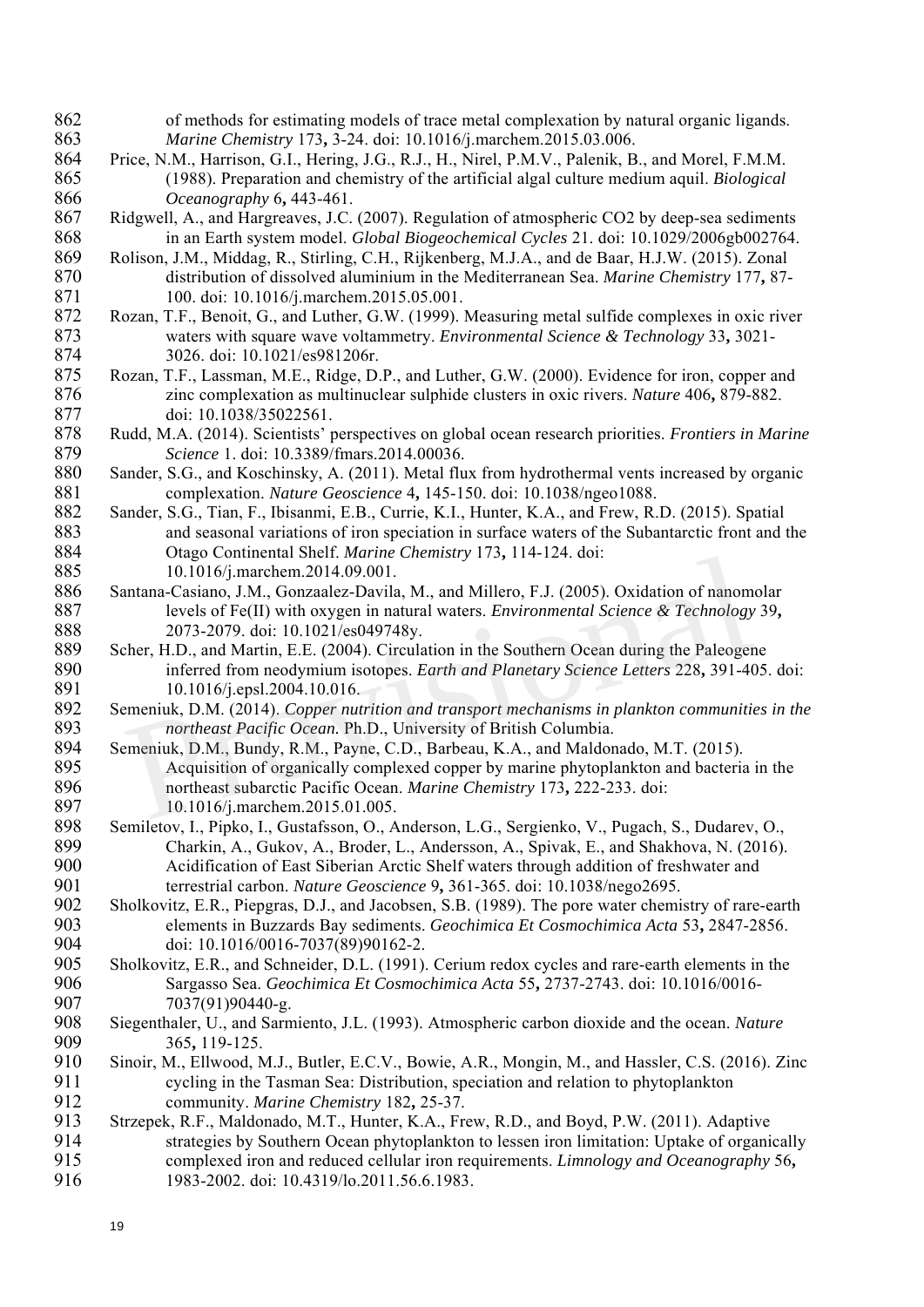- 917 Sukola, K., Wang, F.Y., and Tessier, A. (2005). Metal-sulfide species in oxic waters. *Analytica*  918 *Chimica Acta* 528**,** 183-195. doi: 10.1016/j.aca.2004.10.009.
- Sunda, W., Price, N.M., and Morel, F.M.M. (2005). "Trace metal ion buffers and their use in culture 920 studies " in *Algal Culturing Techniques,* ed. R. Anderson. (Burlington MA: Academic Press), 35-65.
- 922 Tagliabue, A., Bopp, L., Dutay, J.-C., Bowie, A.R., Chever, F., Jean-Baptiste, P., Bucciarelli, E., 923 Lannuzel. D., Remenvi. T., Sarthou. G., Aumont. O., Gehlen, M., and Jeandel. C. (2010). 923 Lannuzel, D., Remenyi, T., Sarthou, G., Aumont, O., Gehlen, M., and Jeandel, C. (2010).<br>924 Hydrothermal contribution to the oceanic dissolved iron inventory. Nature Geoscience 3. 924 Hydrothermal contribution to the oceanic dissolved iron inventory. *Nature Geoscience* 3**,** 925 252-256. doi: 10.1038/ngeo818.<br>926 Tessier, A., and Turner, D.R. (eds.). (199
- 926 Tessier, A., and Turner, D.R. (eds.). (1995). *Metal Speciation and Bioavailability in Aquatic*  927 *Systems.* Chichester: John Wiley.
- 928 Tipping, E., Lofts, S., and Sonke, J. (2011). Humic Ion-Binding Model VII: a revised<br>929 parameterisation of cation-binding by humic substances. *Environmental Chem* 929 parameterisation of cation-binding by humic substances. *Environmental Chemistry* 8**,** 225- 930 235.
- 931 Turner, D.R., and Hunter, K.A. (eds.). (2001). *The Biogeochemistry of Iron in Seawater.* Chichester: 932 John Wiley.<br>933 Twining, B.S., and F
- 933 Twining, B.S., and Baines, S.B. (2013). "The Trace Metal Composition of Marine Phytoplankton,"<br>934 in Annual Review of Marine Science. Vol. 5. eds. C.A. Carlson & S.J. Giovannoni.). 191-934 in *Annual Review of Marine Science, Vol 5,* eds. C.A. Carlson & S.J. Giovannoni.), 191- 935 215.
- 936 Ulfsbo, A., Kuliński, K., Anderson, L.G., and Turner, D.R. (2015). Modelling organic alkalinity in the Baltic Sea using a Humic-Pitzer approach. *Marine Chemistry* 168, 18-26. doi: 937 the Baltic Sea using a Humic-Pitzer approach. *Marine Chemistry* 168**,** 18-26. doi: 938 http://dx.doi.org/10.1016/j.marchem.2014.10.013.<br>939 UNEP (2013). Global Chemicals Outlook: Towards Sound
- 939 UNEP (2013). *Global Chemicals Outlook: Towards Sound Management of Chemicals* United 940 Nations Environment Programme.<br>941 van den Berg. C.M.G. (1985). Determinati
- 941 van den Berg, C.M.G. (1985). Determination of the zinc complexing capacity in seawater by 942 cathodic stripping voltammetry of zinc-APDC complex ions. *Marine Chemistry* 16**,** 121- 943 130.
- 944 van den Berg, C.M.G. (2006). Chemical speciation of iron in seawater by cathodic stripping 945 voltammetry with dihydroxynaphthalene. *Analytical Chemistry* 78**,** 156-163. doi: 946 10.1021/ac051441+.<br>947 van den Berg. C.M.G., Khan
- 947 van den Berg, C.M.G., Khan, S.H., Daly, P.J., Riley, J.P., and Turner, D.R. (1991). An electrochemical study of Ni. Sb. Se. Sn. U and V in the estuary of the Tamar. E 948 electrochemical study of Ni, Sb, Se, Sn, U and V in the estuary of the Tamar. *Estuarine*  949 *Coastal and Shelf Science* 33**,** 309-322.
- 950 van Hulten, M.M.P., Sterl, A., Middag, R., de Baar, H.J.W., Gehlen, M., Dutay, J.C., and Tagliabue, 951 A. (2014). On the effects of circulation, sediment resuspension and biological incorporation<br>952 by diatoms in an ocean model of aluminium. *Biogeosciences* 11, 3757-3779, doi: 952 by diatoms in an ocean model of aluminium. *Biogeosciences* 11**,** 3757-3779. doi: 953 10.5194/bg-11-3757-2014.<br>954 Vančina, V., Kester, D.R., and Bilin Nations Environment Programme.<br>
In den Berg, C.M.G. (1985). Determination of the zinc complexing capacity in seawater by<br>
cathodic stripping voltammetry of zinc-APDC complex ions. *Marine Chemistry* 16,<br>
130.<br>
In den Berg,
- 954 Vančina, V., Kester, D.R., and Bilinski, H. (1997). Application of the Pitzer model to solar salt<br>955 bine chemistry. Croatica Chemica Acta 70, 55-69. 955 brine chemistry. *Croatica Chemica Acta* 70**,** 55-69.
- 956 Vančina, V., Plavšić, M., Bilinski, H., Branica, M., and Millero, F.J. (1986). Preparation and solubility of northupite from brine and its adsorption properties for Cu(II) and Cd(II) solubility of northupite from brine and its adsorption properties for  $Cu(II)$  and  $Cd(II)$  in 958 seawater. *Geochimica Et Cosmochimica Acta* 50**,** 1329-1336. doi: 10.1016/0016- 959 7037(86)90309-1.
- 960 Wang, D., Lin, W., Yang, X., Zhai, W., Dai, M., and Chen, C.-T.A. (2012). Occurrences of dissolved trace metals (Cu, Cd, and Mn) in the Pearl River Estuary (China), a large i dissolved trace metals (Cu, Cd, and Mn) in the Pearl River Estuary (China), a large river-962 groundwater-estuary system. *Continental Shelf Research* 50-51**,** 54-63. doi: 963 10.1016/j.csr.2012.10.009.
- 964 Waters, J.F., and Millero, F.J. (2013). The free proton concentration scale for seawater pH. *Marine*  965 *Chemistry* 149**,** 8-22. doi: 10.1016/j.marchem.2012.11.003.
- 966 Wu, J., Wells, M.L., and Rember, R. (2011). Dissolved iron anomaly in the deep tropical-967 subtropical Pacific: Evidence for long-range transport of hydrothermal iron. *Geochimica Et*  968 *Cosmochimica Acta* 75**,** 460-468. doi: 10.1016/j.gca.2010.10.024.
- 969 Yang, L., Hong, H., Chen, C.-T.A., Guo, W., and Huang, T.-H. (2013). Chromophoric dissolved 970 organic matter in the estuaries of populated and mountainous Taiwan. *Marine Chemistry*<br>971 157, 12-23. doi: 10.1016/j.marchem.2013.07.002. 971 157**,** 12-23. doi: 10.1016/j.marchem.2013.07.002.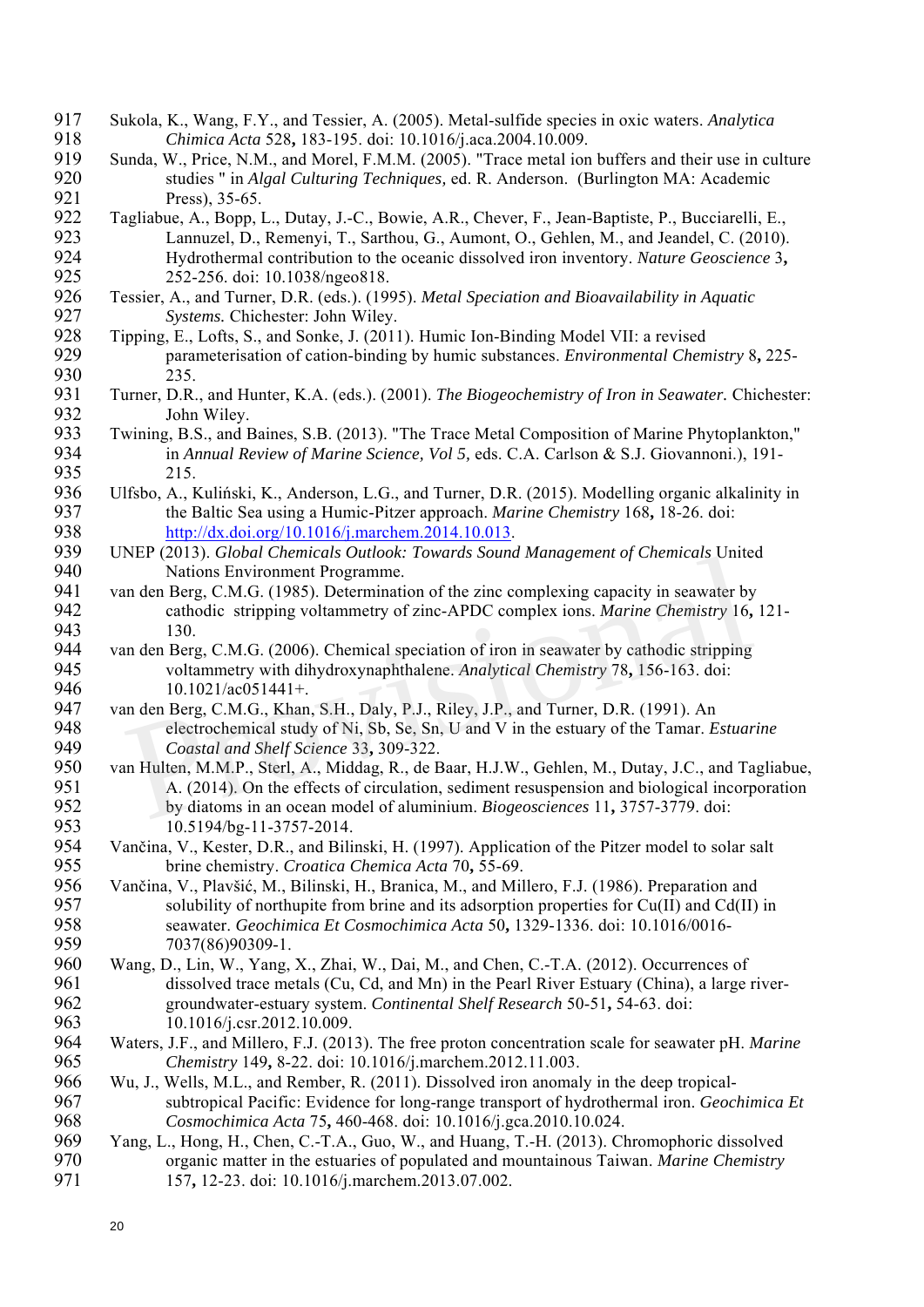- 972 Yucel, M., Gartman, A., Chan, C.S., and Luther, G.W., III (2011). Hydrothermal vents as a kinetically stable source of iron-sulphide-bearing nanoparticles to the ocean. *Nature* 973 kinetically stable source of iron-sulphide-bearing nanoparticles to the ocean. *Nature*  974 *Geoscience* 4**,** 367-371. doi: 10.1038/ngeo1148.
- 975 Zhang, J., and Mandal, A.K. (2012). Linkages between submarine groundwater systems and the environment. Current Opinion in Environmental Sustainability 4, 219-226. doi: 976 environment. *Current Opinion in Environmental Sustainability* 4**,** 219-226. doi: 977 10.1016/j.cosust.2012.03.006.
- 978

#### 979 **Figure legends**

980

981 **Figure 1:** Schematic diagram showing the core components and conditions, and seven 982 groups of additional components and conditions with associated applications for the Pitzer 983 chemical speciation model proposed by the SCOR WG 145. These conditions and 984 applications cover the majority of problems biogeochemists face in describing the chemical 985 speciation of elements in marine and estuarine environments. Each set of additional 986 components, conditions and applications, is discussed in the text section indicated by the 987 number shown in the diagram.

- 988
- 989 **Figure 2: C**oncentrations of the principal species controlling pH in salinity 35 seawater at
- 990 25°C, calculated using an ion-interaction speciation model (Clegg and Whitfield, 1995).
- 991